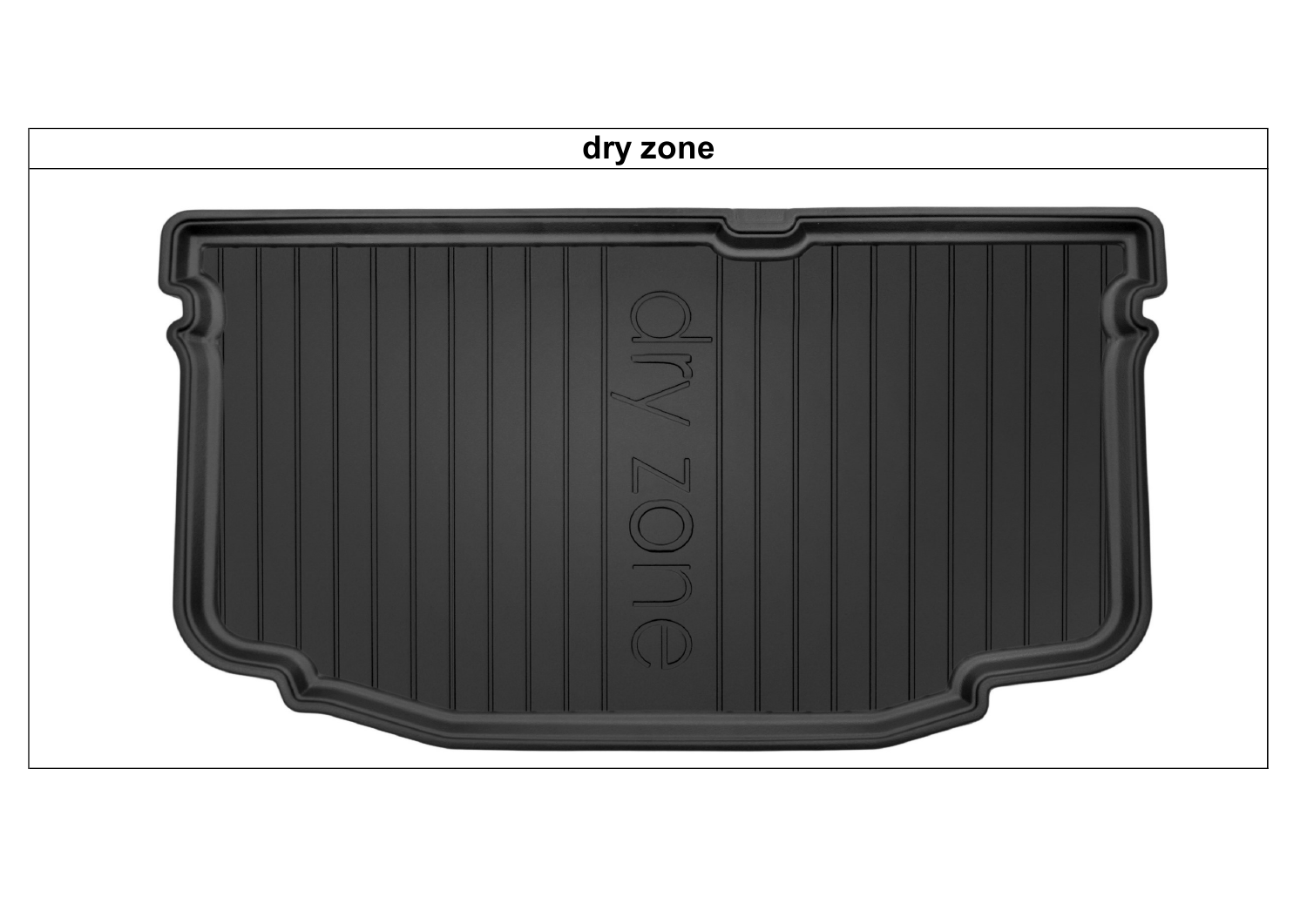|             | TRUNK MATS made from TPE/ Wkładki do bagażnika z TPE |                                                         |                   |           |          |                |  |  |  |
|-------------|------------------------------------------------------|---------------------------------------------------------|-------------------|-----------|----------|----------------|--|--|--|
|             | <b>Model</b>                                         | <b>Description / Trunk Options</b>                      | <b>Body Style</b> | Year      | Cat no.: | Weight<br>(kg) |  |  |  |
| ALFA ROMEO  | 147                                                  | with temporary spare wheel, without sound system        | hatchback         | 2001-2010 | DZ406780 |                |  |  |  |
|             | 159                                                  | with spare wheel (full size wheel)                      | sedan             | 2005-2011 | DZ404403 | 1,94           |  |  |  |
|             | 159                                                  | with spare wheel (full size wheel), without side niches | kombi             | 2006-2011 | DZ406681 |                |  |  |  |
|             | Giulia                                               | without side niches                                     | sedan             | 2016-     | DZ402805 | 1,27           |  |  |  |
|             | Giulietta                                            |                                                         | liftback          | 2010-     | DZ548102 | 1,37           |  |  |  |
|             | Mito                                                 |                                                         | hatchback         | 2008-2018 | DZ548096 | 1,11           |  |  |  |
|             | Stelvio                                              | version without subwoofer                               | crossover         | 2016-     | DZ402799 | 1,65           |  |  |  |
|             | <b>Model</b>                                         | <b>Description / Trunk Options</b>                      | <b>Body Style</b> | Year      | Cat no.: | Weight<br>(kg) |  |  |  |
|             | A1                                                   |                                                         | hatchback         | 2010-2018 | DZ549000 | 0,95           |  |  |  |
|             | A1 Sportback                                         |                                                         | hatchback         | 2012-2018 | DZ549000 | 0,95           |  |  |  |
|             | <b>A3 RS3</b>                                        | not equipped with the Optional Cargo Shelf              | hatchback         | 2014-2019 | DZ405394 | 1,43           |  |  |  |
|             | A3 8L                                                | 3d - do not fit to version Quattro                      | hatchback         | 1996-2003 | DZ404137 |                |  |  |  |
|             | A3 8P Sportback                                      | 3d/5d - do not fit to version Quattro                   | hatchback         | 2003-2013 | DZ548294 | 1,54           |  |  |  |
|             | A3 8P Sportback                                      | 5d - fit to version Quattro                             | hatchback         | 2003-2013 | DZ404243 |                |  |  |  |
|             | A3 8V Sportback                                      | with spare wheel (full size wheel)                      | hatchback         | 2012-2019 | DZ549031 | 1,32           |  |  |  |
|             | A3 8V Sportback                                      | with temporary spare wheel                              | hatchback         | 2012-2019 | DZ549024 | 1,34           |  |  |  |
|             | A38V                                                 |                                                         | sedan             | 2013-2019 | DZ549017 | 1,52           |  |  |  |
|             | A4 B5                                                |                                                         | kombi             | 1994-2001 | DZ404144 |                |  |  |  |
|             | A4 B6                                                |                                                         | sedan             | 2000-2004 | DZ404274 |                |  |  |  |
|             | A4 B6                                                | without side niches                                     | kombi             | 2001-2004 | DZ406070 | 1,86           |  |  |  |
|             | A4 B7                                                | without side niches                                     | sedan             | 2004-2008 | DZ406087 |                |  |  |  |
|             | A4 B7 typ 8F Avant                                   |                                                         | kombi             | 2004-2008 | DZ548836 | 1,95           |  |  |  |
|             | A4 B8                                                |                                                         | sedan             | 2008-2015 | DZ549048 | 1,89           |  |  |  |
|             | A4 B8 Avant                                          |                                                         | kombi             | 2013-2019 | DZ548256 | 2,02           |  |  |  |
|             | A4 B9                                                |                                                         | sedan             | 2015-     | DZ400603 |                |  |  |  |
| <b>AUDI</b> | A4 B9                                                |                                                         | kombi             | 2015-     | DZ405721 | 1,95           |  |  |  |
|             | A4 B9 Allroad                                        |                                                         | kombi             | 2015-     | DZ405714 | 2,00           |  |  |  |
|             | A5 Sportback                                         |                                                         | liftback          | 2009-2011 | DZ549062 | 1,94           |  |  |  |
|             | A5I                                                  |                                                         | coupe             | 2007-2016 | DZ405165 | 1,98           |  |  |  |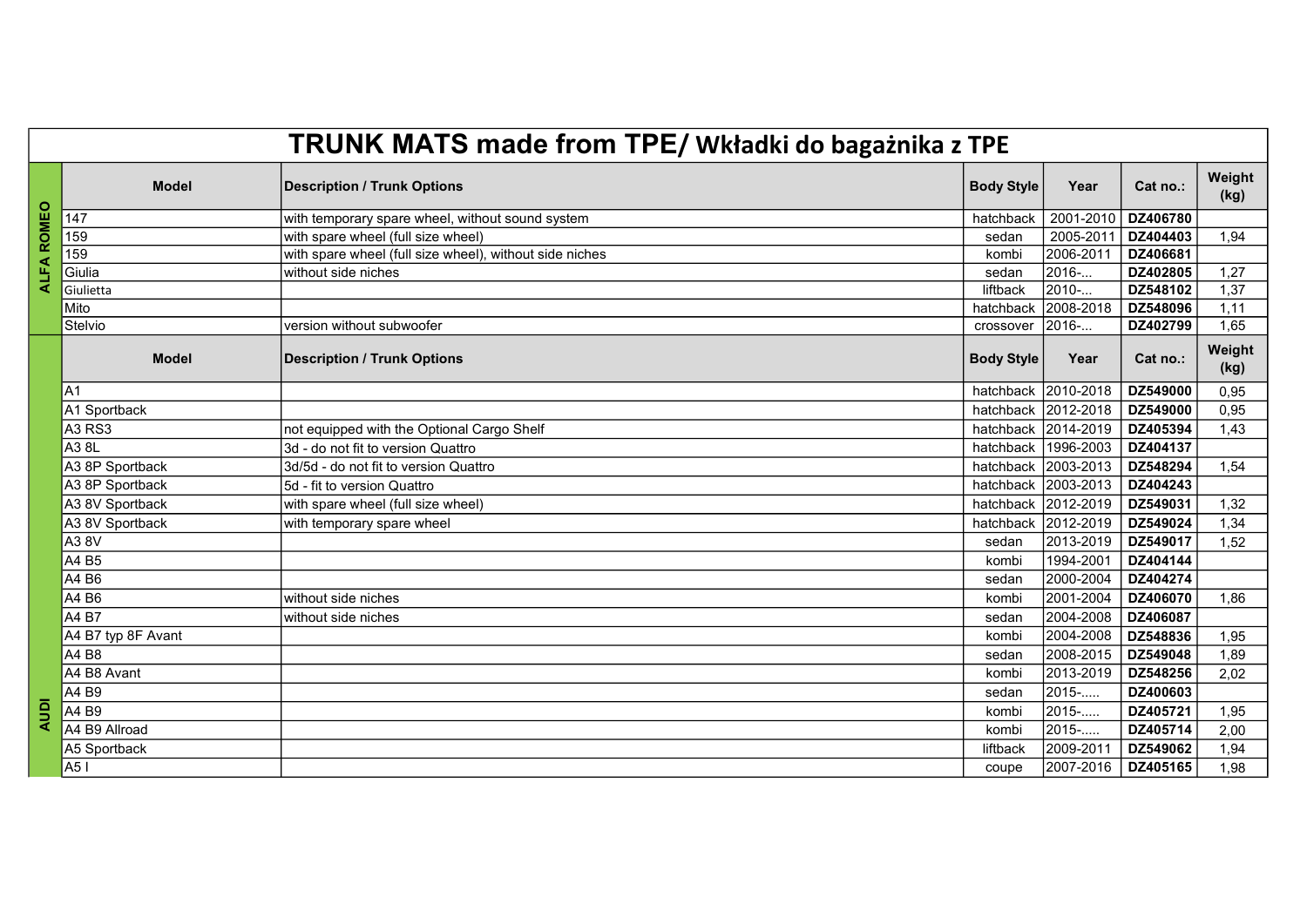| A5 II Sportback           |                                                                                                                  | liftback            | 2016-               | DZ404571 |                |
|---------------------------|------------------------------------------------------------------------------------------------------------------|---------------------|---------------------|----------|----------------|
| A6 C6                     | without left nich                                                                                                | sedan               | 2004-2008           | DZ406094 | 2,14           |
| A6 C6                     |                                                                                                                  | kombi               | 2004-2011           | DZ403574 |                |
| <b>A6 C7</b>              |                                                                                                                  | sedan               | 2011-2018           | DZ549079 |                |
| A6 C7 Avant               |                                                                                                                  | kombi               | 2011-2018           | DZ549086 |                |
| A6 C8 Avant               | not equipped with the Optional Cargo Shelf, fit to version Quattro, does not fit to models with rail for catches | kombi               | 2018-               | DZ406643 | 2,25           |
| A7 C8 Liftback            | without side niches, with temporary spare wheel                                                                  | liftback            | 2018-               | DZ413214 | 2,28           |
| A7 Sportback              |                                                                                                                  | liftback            | 2010-2017           | DZ549093 | 1,82           |
| $AB\overline{D4}$         | fit to standard version and long, with spare wheel                                                               | sedan               | 2010-2017           | DZ403154 | 1,89           |
| Q2                        | bottom floor of the trunk                                                                                        | crossover           | 2016-               | DZ405813 | 1,29           |
| Q2                        | upper floor of the trunk                                                                                         | crossover           | 2016-               | DZ405820 | 1,15           |
| Q <sub>3</sub>            | bottom floor of the trunk                                                                                        | crossover           | 2011-2018           | DZ404762 | 1,69           |
| Q <sub>3</sub>            | upper floor of the trunk                                                                                         | crossover           | 2011-2018           | DZ549116 | 1,53           |
| Q <sub>5</sub>            | does not fit Hybrid models                                                                                       | suv                 | 2008-2017           | DZ415010 |                |
| Q5II                      |                                                                                                                  | suv                 | 2017-               | DZ405240 | 1,97           |
| Q7                        | 5 seats                                                                                                          | suv                 | 2005-2015           | DZ549130 |                |
| Q8                        | with temporary spare wheel, version with the trunk organizer, with left netting kit                              | suv                 | 2018-               | DZ406711 | 2,21           |
|                           |                                                                                                                  |                     |                     |          |                |
| <b>Model</b>              | <b>Description / Trunk Options</b>                                                                               | <b>Body Style</b>   | Year                | Cat no.: | Weight<br>(kg) |
| Seria 1 E87               | 5d                                                                                                               | hatchback 2004-2011 |                     | DZ548225 | 1,18           |
| Seria 1 F20               | $\overline{5d}$                                                                                                  |                     | hatchback 2011-2019 | DZ403888 |                |
| Seria 2 F45 Active Tourer | with adjustable rear seats                                                                                       | kombi               | 2014-               | DZ549314 | 1,38           |
| Seria 2 F46 Grand Tourer  | 5per                                                                                                             | kombi               | 2015-               | DZ549321 |                |
| Seria 3 E46               | without left niches                                                                                              | sedan               | 1998-2005           | DZ403543 | 1,40           |
| Seria 3 E46 Compact       |                                                                                                                  | hatchback           | 2000-2004           | DZ401181 | 1,41           |
| Seria 3 E90 Sedan         | version with the trunk organizer                                                                                 | sedan               | 2004-2011           | DZ406728 | 1,63           |
| Seria 3 E91 Touring       |                                                                                                                  | kombi               | 2004-2011           | DZ548287 | 1,96           |
| Seria 3 F30 Limousine     | does not fit ActiveHybrid models                                                                                 | sedan               | 2011-2018           | DZ548300 | 1,48           |
| Seria 3 F31               |                                                                                                                  | kombi               | 2011-2018           | DZ404779 | 2,00           |
| Seria 3 F34 Gran Turismo  | with side netting kit                                                                                            | liftback            | 2013-               | DZ549345 | 1,96           |
| Seria 3 G20               |                                                                                                                  | sedan               | 2018-               | DZ406018 | 1,71           |
| Seria 4 F33 Cabrio        |                                                                                                                  | cabrio              | 2013-2020           | DZ404397 |                |
| Seria 4 F36 Gran Coupe    | 4d - version with navigation                                                                                     | coupe               | 2014-<br>1997-2003  | DZ405332 | 1,89<br>1,99   |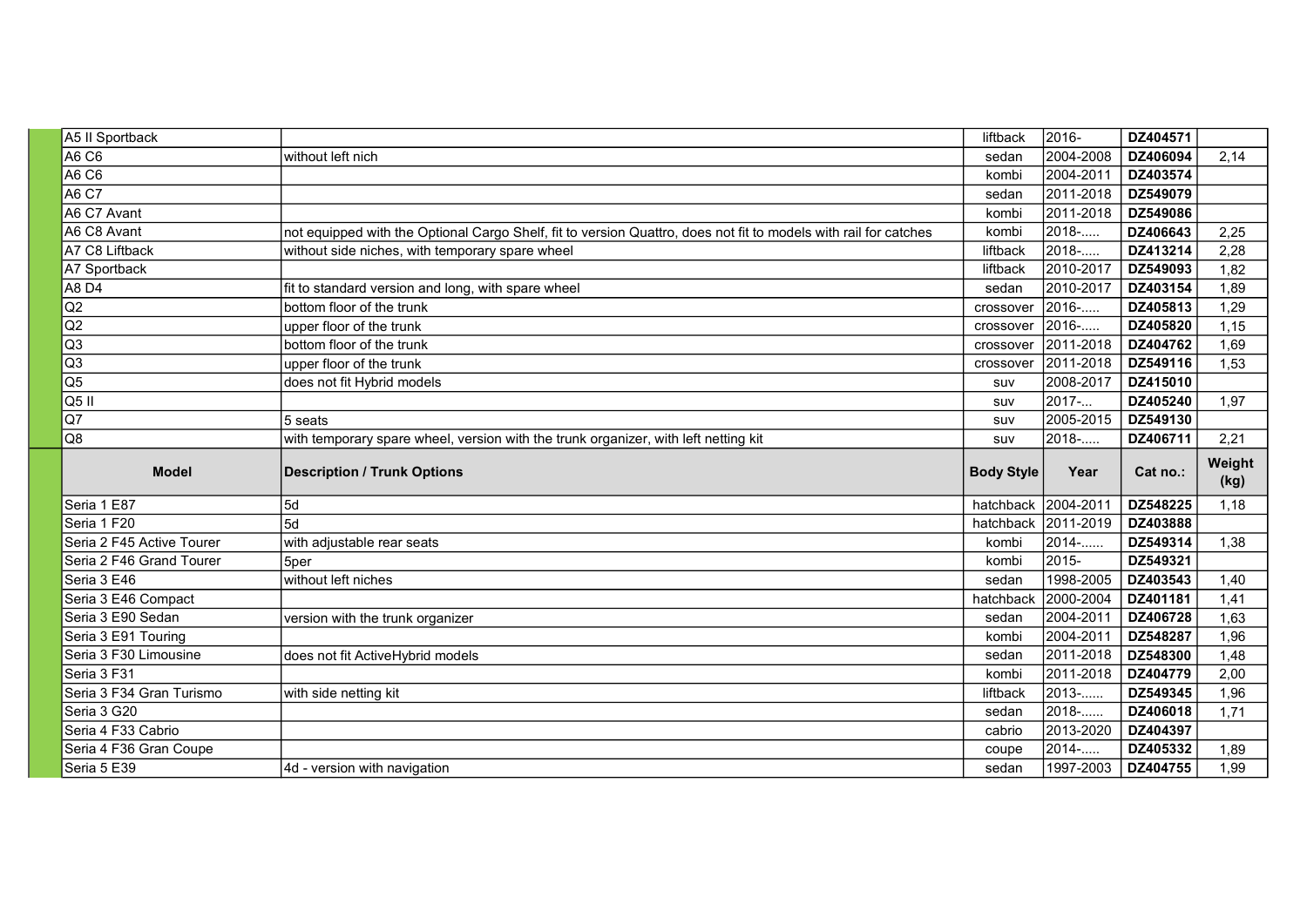|         | Seria 5 E60              |                                                                              | sedan               | 2003-2010              | DZ405684             | 1,85           |
|---------|--------------------------|------------------------------------------------------------------------------|---------------------|------------------------|----------------------|----------------|
| ms<br>≊ | Seria 5 E61 Touring      |                                                                              | kombi               | 2004-2010              | DZ548089             | 2,10           |
|         | Seria 5 F07 Gran Turismo |                                                                              | liftback            | 2009-2017              | DZ403871             | 1,96           |
|         | Seria 5 F10 525d         | does not fit ActiveHybrid models                                             | sedan               | 2010-2017              | DZ403840             | 1,75           |
|         | Seria 5 G30              |                                                                              | sedan               | 2017-                  | DZ403758             | 1,79           |
|         | Seria 6 G32 Gran Turismo |                                                                              | liftback            | 2017-                  | DZ406124             | 2,35           |
|         | Seria 7 E66              | with spare wheel (full size wheel), for standard and extended wheelbase      | sedan               | 2001-2008              | DZ406742             | 2,19           |
|         | Seria 7 F01              |                                                                              | sedan               | 2008-2015              | DZ405042             |                |
|         | X1 E84                   |                                                                              | crossover           | 2009-2015              | DZ403529             | 1,54           |
|         | X1 F48                   | without adjustable rear seats                                                | crossover           | 2015-                  | DZ405172             | 1,73           |
|         | X2 F39                   | bottom floor of the trunk                                                    | crossover           | 2018-                  | DZ406520             | 1,13           |
|         | X2 F39                   | upper floor of the trunk                                                     | crossover           | 2018-                  | DZ406513             | 1,51           |
|         | X3 E83                   |                                                                              | suv                 | 2003-2010              | DZ548188             | 1,54           |
|         | X3 F25                   | notch for plastic storage                                                    | suv                 | 2010-2017              | DZ549352             |                |
|         | X3 G01                   | with right side niche                                                        | suv                 | 2017-                  | DZ406254             | 1,95           |
|         | X4 F26                   | notch for plastic storage                                                    | suv                 | 2014-2018              | DZ549369             | 1,82           |
|         | X5 F15                   |                                                                              | suv                 | 2013-2018              | DZ548850             | 1,81           |
|         | X5 G05 IV                | 5per, without optional luggage compartment package, without side netting kit | suv                 | 2018-                  | DZ405707             | 2,11           |
|         | X6 E71                   |                                                                              | suv                 | 2008-2014              | DZ548867             | 1,79           |
|         | X6 F16                   |                                                                              | suv                 | 2014-2019              | DZ413436             |                |
|         | <b>Model</b>             | <b>Description / Trunk Options</b>                                           | <b>Body Style</b>   | Year                   | Cat no.:             | Weight<br>(kg) |
|         |                          | 5d                                                                           | hatchback 2007-2011 |                        | DZ405783             | 1,21           |
|         | Aveo T200/T250           |                                                                              |                     | hatchback $2011$ -     | DZ404663             | 1,27           |
|         | Aveo T300                | 5d, bottom floor of the trunk                                                |                     |                        |                      |                |
|         | Aveo T300                | upper floor of the trunk                                                     | hatchback           |                        | DZ406278             | 1,14           |
|         | Camaro VI                |                                                                              | coupe               | 2011-<br>2015-         | DZ405509             | 1,49           |
|         | Captiva                  | 7per (unfolded 3rd row of seats)                                             | suv                 | 2006-2015              | DZ404793             | 0,81           |
|         | Captiva                  | 7per (folded 3rd row of seats)                                               | suv                 | 2006-2015              | DZ404786             | 2,11           |
| 동       | Cruze I                  | 5d - with spare wheel (full size wheel)                                      | hatchback           | 2011-2016              | DZ404847             | 1,79           |
|         | Cruze I                  | not equipped with the Optional Cargo Shelf                                   | sedan               | 2008-2016              | DZ405837             | 1,93           |
|         | Cruze I                  | not equipped with the Optional Cargo Shelf                                   | sedan               | 2008-2016              | DZ405929             | 2,07           |
|         | Cruze I                  | 5d, with temporary spare wheel                                               | hatchback           | 2011-2016              | DZ402768             | 2,11           |
|         | Orlando<br>Orlando       | 7per (folded 3rd row of seats)<br>7per (unfolded 3rd row of seats)           | minivan             | 2010-2014<br>2010-2014 | DZ404809<br>DZ404816 | 2,17<br>0,49   |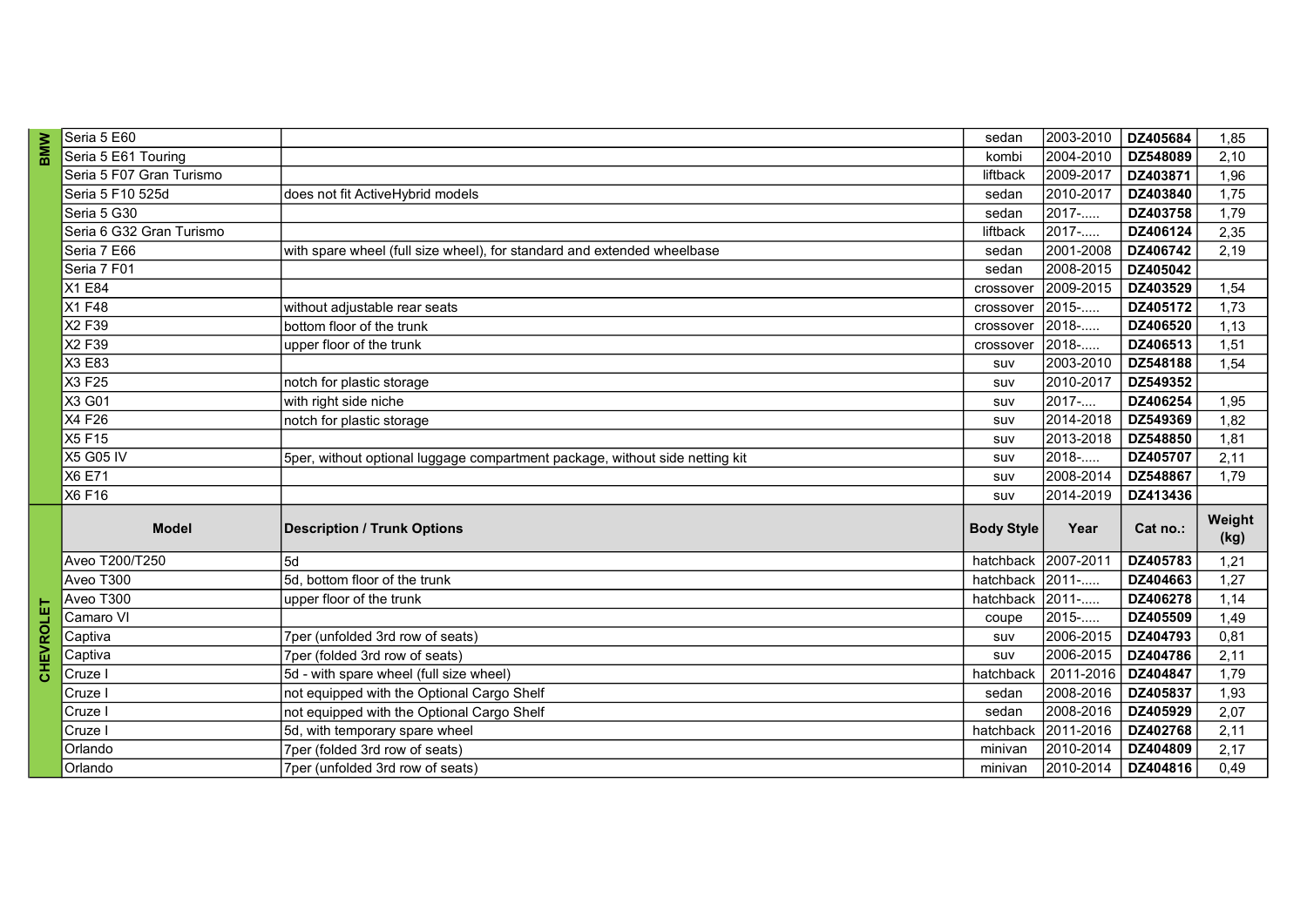| <b>Model</b>               | <b>Description / Trunk Options</b>                                | <b>Body Style</b> | Year      | Cat no.: | Weight<br>(kg) |
|----------------------------|-------------------------------------------------------------------|-------------------|-----------|----------|----------------|
| Berlingo I                 | 5per - not equipped with the Optional Cargo Shelf                 | kombivan          | 1996-2005 | DZ404205 | 1,81           |
| Berlingo II Multipack      | not equipped with the Optional Cargo Shelf                        | kombivan          | 2008-2018 | DZ405325 |                |
| C-Elysée                   |                                                                   | sedan             | 2012-     | DZ549932 | 1,74           |
| $C1$ II                    |                                                                   | hatchback         | 2014-     | DZ548607 |                |
| C21                        | 3d                                                                | hatchback         | 2003-2009 | DZ406407 | 0,77           |
| $\overline{C3}$            |                                                                   | hatchback         | 2002-2009 | DZ402867 | 1,30           |
| $C3$ III                   | 5d                                                                | hatchback         | 2016-     | DZ402935 |                |
| C <sub>3</sub> Aircross II | bottom floor of the trunk, without ajustable rear seats           | crossover         | 2017-     | DZ403635 | 1,37           |
| C <sub>3</sub> Aircross II | upper floor of the trunk, without ajustable rear seats            | crossover         | 2017-     | DZ403628 | 1,37           |
| C3 Picasso                 | bottom floor of the trunk                                         | minivan           | 2009-2017 | DZ549864 | 1,18           |
| C3 Picasso                 | upper floor of the trunk                                          | minivan           | 2009-2017 | DZ406162 |                |
| C4                         | 3d                                                                | coupe             | 2004-2010 | DZ404618 | 1,62           |
| C4I                        | 5d - not equipped with the Optional Cargo Shelf                   | hatchback         | 2004-2010 | DZ404540 |                |
| C <sub>4</sub> II          | 5d                                                                | hatchback         | 2010-2017 | DZ549871 | 1,22           |
| C4 Aircross                | 5d                                                                | crossover         | 2012-2017 | DZ404748 |                |
| C4 Cactus                  |                                                                   | crossover         | 2014-     | DZ549888 | 1,32           |
| C4 Grand Picasso           | 7per (folded 3rd row of seats)                                    | minivan           | 2006-2013 | DZ405103 | 2,34           |
| C4 Grand Picasso           | 7per (unfolded 3rd row of seats)                                  | minivan           | 2006-2013 | DZ405110 | 0,58           |
| C4 Grand Picasso           | 7per (folded 3rd row of seats)                                    | minivan           | 2013-2019 | DZ549895 | 1,96           |
| C4 Picasso I               | 5per, with/without modubox                                        | minivan           | 2006-2013 | DZ402973 | 1,33           |
| C4 Picasso II              | bottom floor of the trunk (without styrofoam insert)              | minivan           | 2013-2019 | DZ402942 |                |
| C5 Aircross                | upper floor of the trunk, without side niches                     | crossover         | 2019-     | DZ406056 | 2,02           |
| C5 Aircross                | bottom floor of the trunk                                         | crossover         | 2019-     | DZ406063 | 1,68           |
| $C5$ II                    | without side niches                                               | kombi             | 2008-2017 | DZ549918 | 2,10           |
| $C5$ II                    | with side niches                                                  | sedan             | 2008-2017 | DZ405738 | 2,30           |
| $C5$ II                    | without side niches                                               | sedan             | 2008-2017 | DZ400627 | 1,79           |
| DS <sub>3</sub>            | 3d                                                                | hatchback         | 2009-     | DZ549857 | 1,09           |
| DS4                        |                                                                   | hatchback         | 2011-2015 | DZ405226 | 1,65           |
| DS <sub>5</sub>            | version without subwoofer (DENON soundsystem)                     | hatchback         | 2011-2015 | DZ400924 |                |
| DS5 Hybrid                 |                                                                   | hatchback         | 2011-2015 | DZ405233 | 1,82           |
| Xsara Picasso I            | not equipped with the Optional Cargo Shelf, with right side niche | minivan           | 1998-2012 | DZ404854 |                |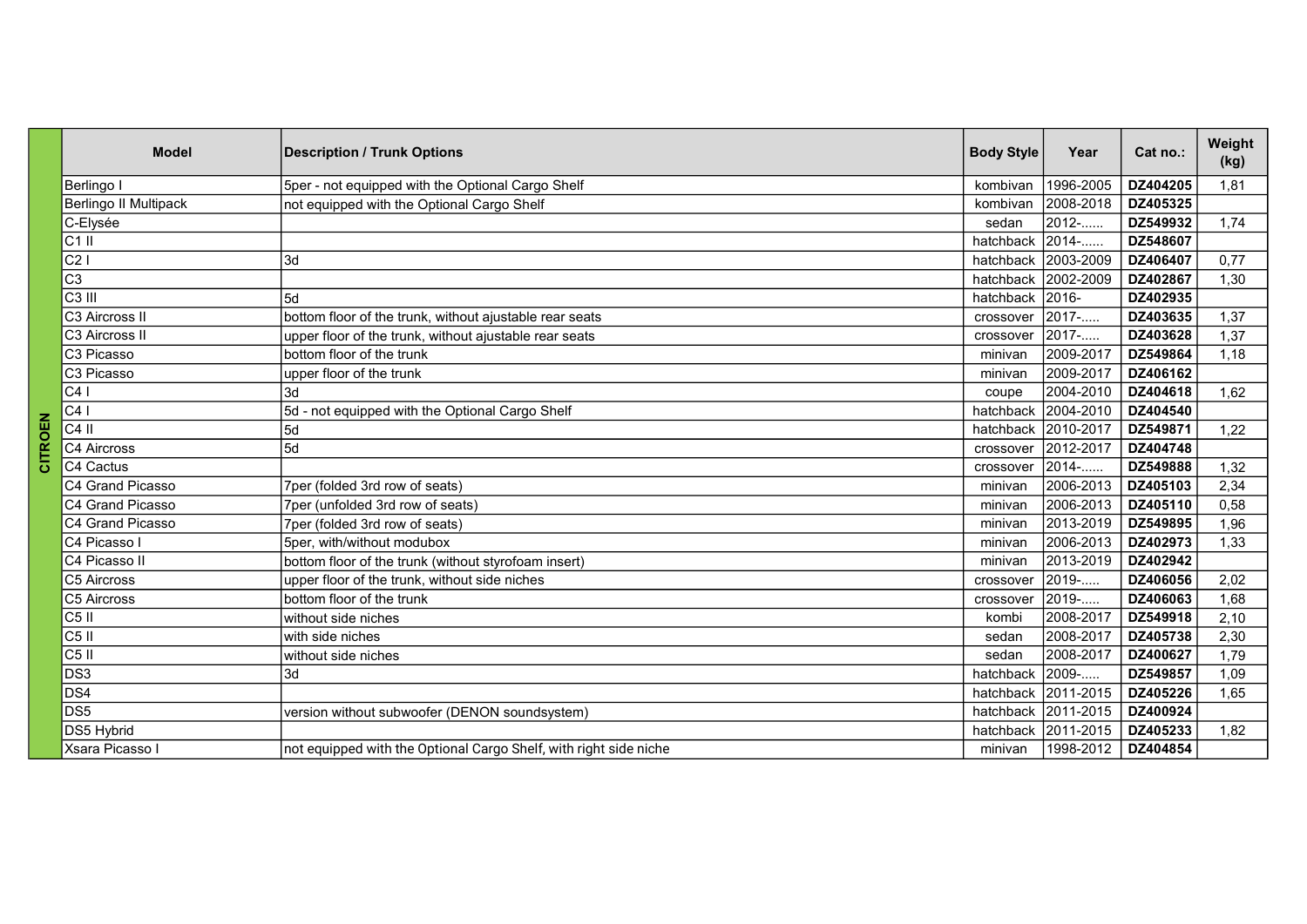|              | <b>Model</b>         | <b>Description / Trunk Options</b>                                    | <b>Body Style</b> | Year      | Cat no.: | Weight<br>(kg) |
|--------------|----------------------|-----------------------------------------------------------------------|-------------------|-----------|----------|----------------|
|              | Duster               | 2WD/2x4                                                               | suv               | 2017-     | DZ400887 | 1,89           |
| <b>DACIA</b> | Logan                | MCV <sub>I</sub>                                                      | kombivan          | 2006-2012 | DZ403161 |                |
|              | Logan                | <b>MCVII</b>                                                          | kombi             | 2013-     | DZ400863 | 1.89           |
|              | Logan II             |                                                                       | sedan             | 2013-     | DZ403185 |                |
|              | Sandero II           |                                                                       | hatchback         | 2012-     | DZ401143 | 1,61           |
|              | <b>Model</b>         | <b>Description / Trunk Options</b>                                    | <b>Body Style</b> | Year      | Cat no.: | Weight<br>(kg) |
| <b>SQ</b>    | <b>DS3 Crossback</b> | not equipped with the Optional Cargo Shelf                            | suv               | 2019-     | DZ406551 | 1,19           |
|              | DS4                  |                                                                       | hatchback         | 2015-2018 | DZ405226 | 1,65           |
|              | <b>DS7 Crossback</b> | bottom floor of the trunk                                             | suv               | 2017-     | DZ406544 | 1,65           |
|              | DS7 Crossback        | upper floor of the trunk, with side niches                            | suv               | 2017-     | DZ406537 | 1,90           |
| DODGE        | <b>Model</b>         | <b>Description / Trunk Options</b>                                    | <b>Body Style</b> | Year      | Cat no.: | Weight<br>(kg) |
|              | Caliber              | with spare wheel (full size wheel)                                    | hatchback         | 2006-2011 | DZ406933 | 1,67           |
|              | <b>Grand Caravan</b> | 7per (unfolded 3rd row of seats)                                      | van               | 2007-2020 | DZ413580 |                |
|              | <b>Model</b>         | <b>Description / Trunk Options</b>                                    | <b>Body Style</b> | Year      | Cat no.: | Weight<br>(kg) |
|              | 500                  | without the Beats Audio System                                        | hatchback         | 2007-     | DZ549659 | 0,87           |
|              | 500L Trekking        | middle floor of the trunk                                             | minivan           | 2012-     | DZ402966 | 1,05           |
|              | 500L Trekking        | Trekking – bottom floor of the trunk                                  | minivan           | 2012-     | DZ549055 | 0,98           |
|              | 500X                 | with spare wheel (full size wheel)                                    | crossover         | 2014-2019 | DZ549697 | 1,09           |
|              | Bravo II             | not equipped with the Optional Cargo Shelf, version without subwoofer | hatchback         | 2007-2014 | DZ404434 |                |
|              | Bravo II             | not equipped with the Optional Cargo Shelf, version with subwoofer    | hatchback         | 2007-2014 | DZ402652 |                |
|              | Croma                | upper floor of the trunk                                              | kombi             | 2005-2011 | DZ401044 | 1,05           |
|              | Doblo II Easy        |                                                                       | kombivan          | 2010-     | DZ413085 | 2,22           |
|              | Fiorinio             | 5per - rear barn doors                                                | kombivan          | 2007-2017 | DZ548539 |                |
|              | Freemont             | 7per (folded 3rd row of seats)                                        | suv               | 2011-2016 | DZ549673 | 1,72           |
| FIAT         | Freemont             | 7per (unfolded 3rd row of seats), version with the trunk organizer    | suv               | 2011-2016 | DZ406667 | 0,84           |
|              | <b>Grande Punto</b>  | 3d, not equipped with the Optional Cargo Shelf                        | hatchback         | 2005-2012 | DZ404977 | 1,30           |
|              | <b>Grande Punto</b>  | 5d - not equipped with the Optional Cargo Shelf, without side niches  | hatchback         | 2005-2012 | DZ405912 |                |
|              | Idea                 | with repair kit                                                       | minivan           | 2003-2012 | DZ413306 |                |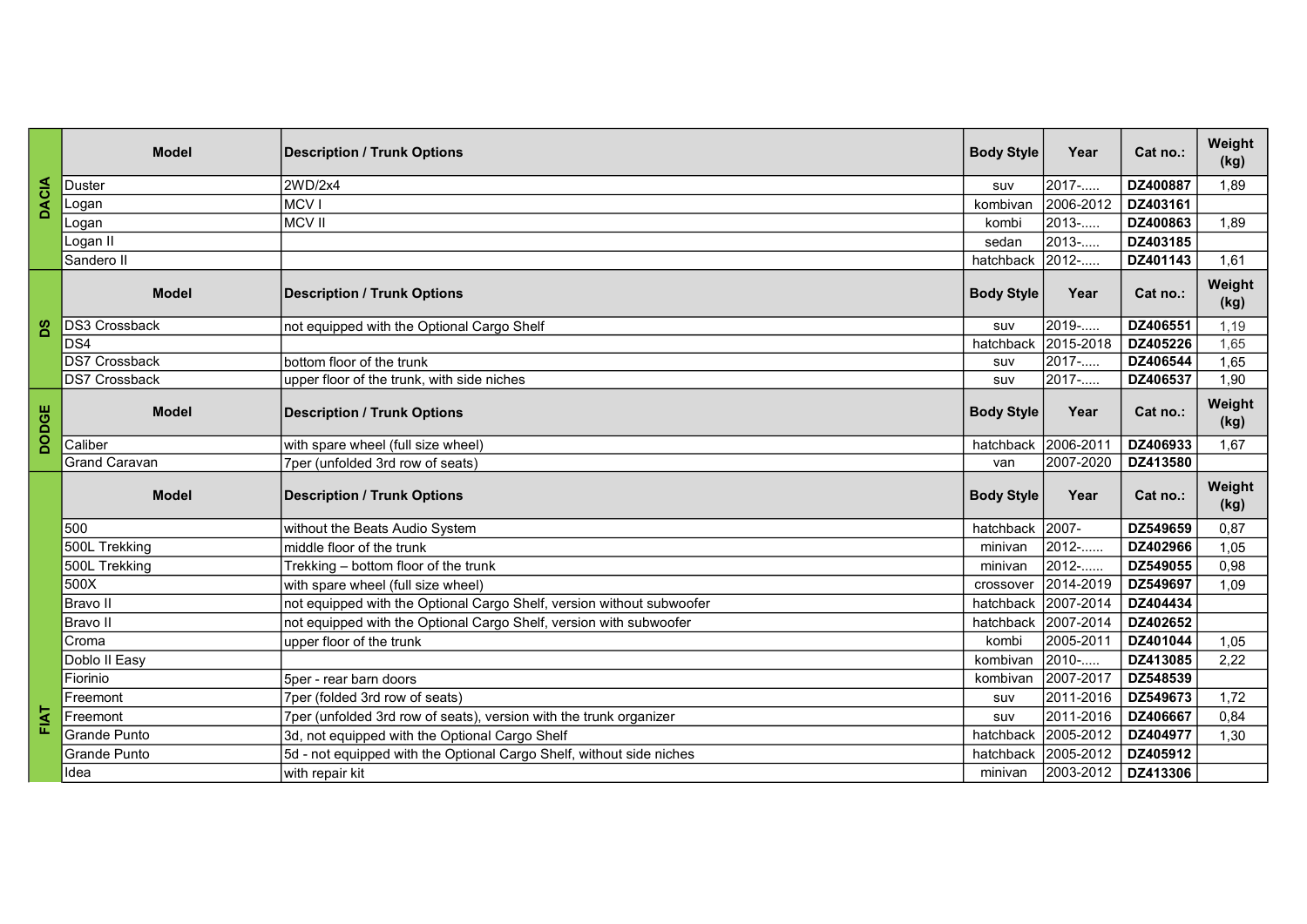| Panda II                         |                                                                                                                |                   | hatchback 2003-2012 | DZ405080 | 1,05           |
|----------------------------------|----------------------------------------------------------------------------------------------------------------|-------------------|---------------------|----------|----------------|
| Panda III                        |                                                                                                                | hatchback         | 2012-               | DZ549444 | 0.85           |
| Punto                            |                                                                                                                | liftback          | 2012-2014           | DZ549680 |                |
| Punto EVO                        | 3d - not equipped with the Optional Cargo Shelf                                                                |                   | hatchback 2009-2012 | DZ404502 |                |
| Qubo Lounge                      | 5per                                                                                                           | hatchback 2008-   |                     | DZ413320 |                |
| Stilo Long                       | not equipped with the Optional Cargo Shelf                                                                     | kombi             | 2003-2008           | DZ406391 |                |
| Tipo                             | upper floor of the trunk                                                                                       | hatchback         | 2016-               | DZ402911 | 1,33           |
| Tipo                             |                                                                                                                | sedan             | 2015-               | DZ549666 | 1,82           |
| Tipo                             | bottom floor of the trunk                                                                                      | kombi             | 2016-               | DZ406179 | 1,41           |
| Tipo                             | upper floor of the trunk                                                                                       | kombi             | 2016-               | DZ402959 | 1,72           |
| <b>Model</b>                     | <b>Description / Trunk Options</b>                                                                             | <b>Body Style</b> | Year                | Cat no.: | Weight<br>(kg) |
| <b>B-Max</b>                     | 5d - upper floor of the trunk                                                                                  | minivan           | 2012-2017           | DZ403130 | 0,98           |
| <b>B-Max</b>                     | 5d - bottom floor of the trunk                                                                                 | minivan           | 2012-2017           | DZ548843 |                |
| C-Max I                          | not equipped with the optional Cargo Shelf                                                                     | minivan           | 2003-2010           | DZ406674 |                |
| C-Max II                         | 5per - with temporary spare wheel                                                                              | minivan           | 2010-2019           | DZ548614 | 1,23           |
| Grand C-Max                      | 7per (folded 3rd row of seats), version with trunk organizer                                                   | minivan           | 2010-2019           | DZ406889 |                |
| <b>Grand Tourneo III Connect</b> |                                                                                                                | minivan           | 2017-               | DZ403246 |                |
| EcoSport II                      | bottom floor of the trunk, with repair kit                                                                     | crossover         | 2017-               | DZ401228 | 1,30           |
| EcoSport II                      | middle floor of the trunk, with repair kit                                                                     | crossover         | 2017-               | DZ403437 | 1,26           |
| EcoSport II                      | upper floor of the trunk, with spare wheel (full size wheel)                                                   | crossover         | 2017-               | DZ401235 | 1,23           |
| Edge II                          | 5d                                                                                                             | suv               | 2016-               | DZ406872 | 2,28           |
| Fiesta Mk VI                     |                                                                                                                | liftback          | 2008-2017           | DZ548652 |                |
| Fiesta Mk VI                     | not equipped with the Optional Cargo Shelf, with side niches, with trunk organizer, with adjustable rear seats | hatchback         | 2008-2017           | DZ413030 |                |
| Fiesta Mk VII                    | 5d - not equipped with the Optional Cargo Shelf                                                                | hatchback 2017-   |                     | DZ404960 | 1,28           |
| Fiesta Mk VII Active             | 5d - bottom floor of the trunk                                                                                 | hatchback 2017-   |                     | DZ404984 |                |
| Fiesta Mk VII Active             | 5d - upper floor of the trunk                                                                                  | hatchback 2017-   |                     | DZ404991 |                |
| Focus I                          | not equipped with the Optional Cargo Shelf                                                                     | hatchback         | 1999-2007           | DZ404045 |                |
| Focus II MK2                     |                                                                                                                | kombi             | 2004-2011           | DZ404335 | 2,17           |
| Focus III                        | 4d - with temporary spare wheel                                                                                | sedan             | 2010-2018           | DZ403468 |                |
| Focus III                        | not equipped with the Optional Cargo Shelf                                                                     | hatchback         | 2010-2018           | DZ548621 | 2,10           |
| Focus IV                         | 5d - not equipped with the Optional Cargo Shelf                                                                | hatchback         | 2018-               | DZ405004 | 1,30           |
| Focus IV                         | bottom floor of the trunk, without side niches, with temporary spare wheel                                     | kombi             | 2018-               | DZ406957 | 1,81           |
| Focus IV                         | upper floor of the trunk, with side niches, with temporary spare wheel                                         | kombi             | 2018-               | DZ406964 | 2,19           |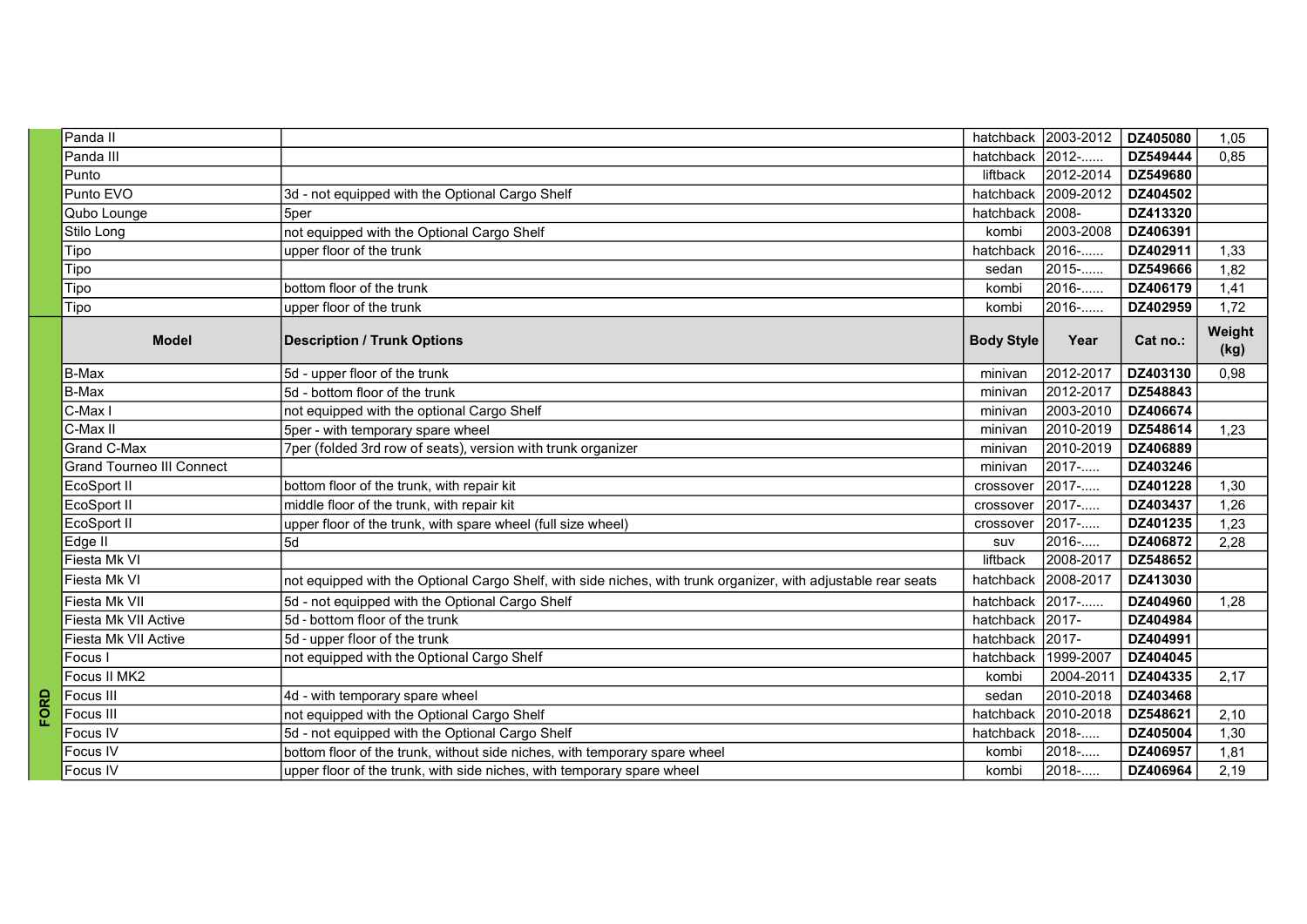| Fusion             | not equipped with the Optional Cargo Shelf                                                 | minivan           | 2002-2012                    | DZ402690 | 1,53           |
|--------------------|--------------------------------------------------------------------------------------------|-------------------|------------------------------|----------|----------------|
| Galaxy II          | 7per (folded 3rd row of seats) - not equipped with the Optional Cargo Shelf                | van               | 2006-2015                    | DZ404595 |                |
| Galaxy II          | 7per (unfolded 3rd row of seats) - not equipped with the Optional Cargo Shelf              | van               | 2006-2015                    | DZ404601 |                |
| Galaxy II          | 7per (unfolded 3rd row of seats), fit to models with 3-zone air-conditioning GHIA/TITANIUM | van               | 2006-2015                    | DZ405806 |                |
| Ka II              | not equipped with the Optional Cargo Shelf                                                 | liftback          | 2008-2016                    | DZ548966 | 1,12           |
| Kuga I             | not equipped with the Optional Cargo Shelf                                                 | suv               | 2008-2012                    | DZ404656 |                |
| Kuga II            | with temporary spare wheel or repair kit                                                   |                   | 2013-2019                    | DZ413269 |                |
| Kuga II            | 5d - not equipped with the Optional Cargo Shelf                                            | suv               | 2016-                        | DZ401051 | 1,40           |
| Mondeo Mk IV       | with temporary spare wheel                                                                 | hatchback         | 2007-2014                    | DZ548317 | 2,24           |
| Mondeo Mk IV Kombi | not equipped with the Optional Cargo Shelf                                                 | kombi             | 2007-2014                    | DZ405301 |                |
| Mondeo Mk V Kombi  | not equipped with the Optional Cargo Shelf                                                 | kombi             | 2015-                        | DZ549109 |                |
| Mondeo Mk V        | not equipped with the Optional Cargo Shelf, with spare wheel (full size wheel)             | liftback          | $2015 -$                     | DZ548812 |                |
| Mondeo Mk V Hybrid | version with the trunk organizer, with left side niche                                     | kombi             | 2019-                        | DZ406940 | 1,95           |
| S-max              | 5per - not equipped with the Optional Cargo Shelf                                          | van               | 2006-2015                    | DZ404465 | 2,29           |
| S-max              | 7per (folded 3rd row of seats) - not equipped with the Optional Cargo Shelf                | van               | 2015-                        | DZ403260 | 2,14           |
| S-max              | 7per (unfolded 3rd row of seats) - not equipped with the Optional Cargo Shelf              | van               | 2015-                        | DZ403222 |                |
| Tourneo Courier    | 5per                                                                                       | van               | 2014-                        | DZ413412 |                |
|                    |                                                                                            |                   |                              |          |                |
| <b>Model</b>       | <b>Description / Trunk Options</b>                                                         | <b>Body Style</b> | Year                         | Cat no.: | Weight<br>(kg) |
| Accord VII Sedan   | with spare wheel (full size wheel)                                                         | sedan             | 2002-2008                    | DZ400733 |                |
| <b>Accord VIII</b> | with spare wheel (full size wheel)                                                         | kombi             | 2008-2012                    | DZ403123 | 1,68           |
| Accord VIII        | not equipped with the Optional Cargo Shelf                                                 | sedan             | 2008-2015                    | DZ405455 | 2,05           |
| Civic VII          | 5d                                                                                         | hatchback         | 2000-2006                    | DZ405493 | 1,65           |
| Civic VI           | not equipped with the Optional Cargo Shelf                                                 | sedan             | 1995-2001                    | DZ405561 |                |
| Civic IX           | 5d - upper floor of the trunk                                                              | hatchback         | 2011-2016                    | DZ548041 | 1,68           |
| Civic IX           | 5d - bottom floor of the trunk                                                             |                   | hatchback 2011-2016          | DZ400740 | 0,77           |
| Civic IX Tourer    |                                                                                            | kombi             | 2013-2016                    | DZ548058 | 1,75           |
| Civic X            | l4d                                                                                        | sedan             | 2017-                        | DZ403581 | 1,95           |
| Civic X            | 5d - with temporary spare wheel                                                            | hatchback         | 2017-                        | DZ403611 | 1,55           |
| $CR-VII$           |                                                                                            | suv               | 2001-2006                    | DZ404625 | 1,95           |
| CR-V III           |                                                                                            | suv               | 2006-2011                    | DZ406001 | 2,05           |
| CR-V IV            |                                                                                            | suv               | 2012-2018                    | DZ548034 |                |
| HR-VII             | 5per                                                                                       | suv               | 2015-<br>hatchback 2001-2008 | DZ548065 | 1,47           |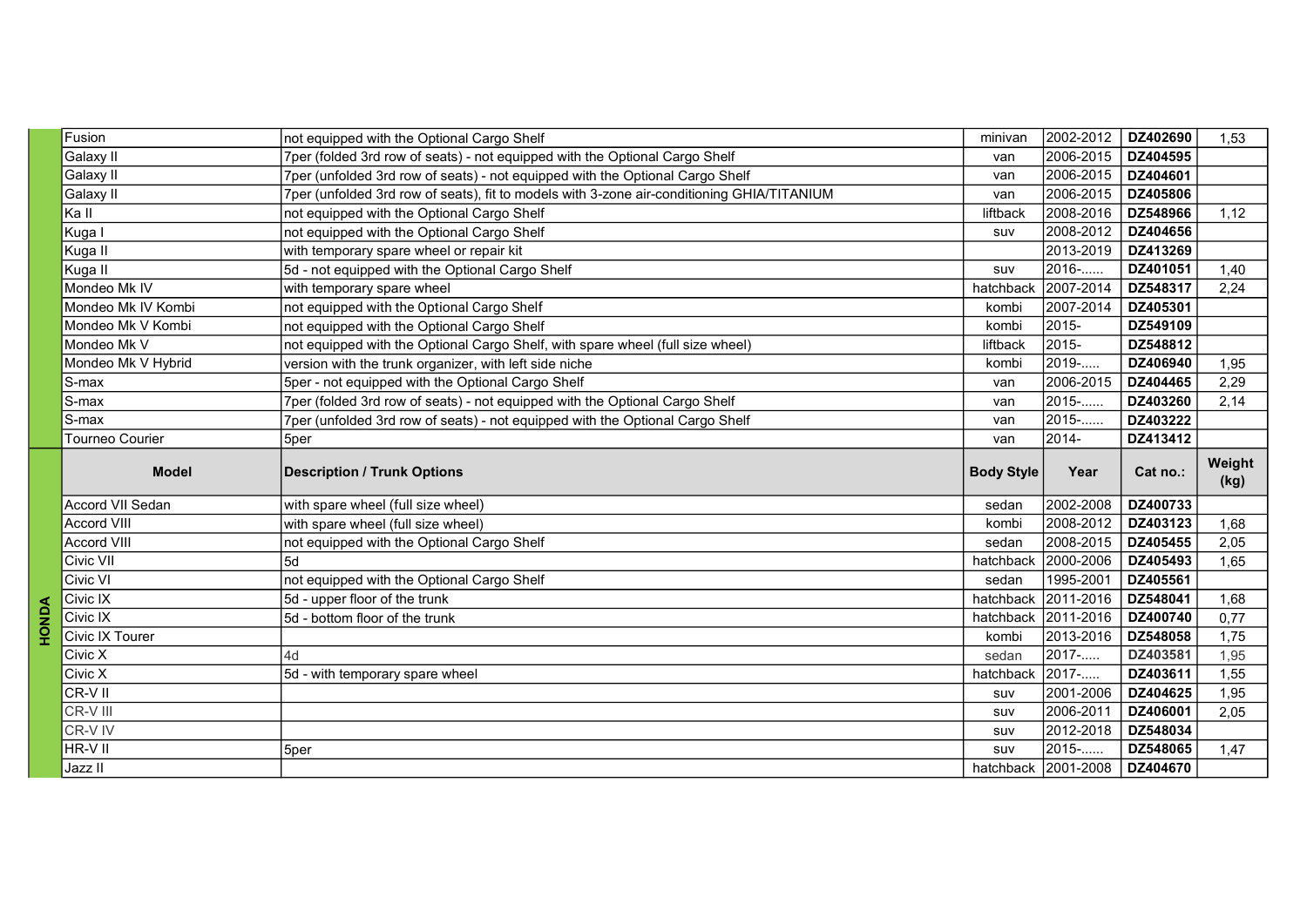|         | Jazz III                  | 5per, not equipped with the Optional Cargo Shelf                                | hatchback 2013-     |                       | DZ548072 | 1,21           |
|---------|---------------------------|---------------------------------------------------------------------------------|---------------------|-----------------------|----------|----------------|
|         | <b>Model</b>              | <b>Description / Trunk Options</b>                                              | <b>Body Style</b>   | Year                  | Cat no.: | Weight<br>(kg) |
|         | Elantra VI                | not equipped with the Optional Cargo Shelf                                      | sedan               | 2016-                 | DZ406131 | 2,25           |
|         | $\overline{110}$ II       | not equipped with the Optional Cargo Shelf                                      | hatchback           | 2013-2019             | DZ549987 | 0,91           |
|         | i201                      | 5d - with spare wheel (full size wheel)                                         | hatchback 2008-2014 |                       | DZ406384 | 1,39           |
|         | i20 II Comfort            | 5d - upper floor of the trunk                                                   | hatchback 2014-     |                       | DZ549994 | 1,13           |
|         | i30 l                     | 5d - with temporary spare wheel                                                 |                     | hatchback 2007-2012   | DZ404878 | 1,48           |
|         | i30 l                     | with spare wheel (full size wheel)                                              | kombi               | 2008-2012             | DZ413344 |                |
|         | i30 II                    | 5d - upper floor of the trunk                                                   | hatchback 2011-2017 |                       | DZ549376 | 1,33           |
|         | i30 II                    | not equipped with the Optional Cargo Shelf                                      | kombi               | 2012-2017             | DZ549390 | 2,03           |
|         | i30 III                   | 5d - bottom floor of the trunk                                                  | hatchback 2016-     |                       | DZ403666 | 1,47           |
|         | i30 III                   | 5d - upper floor of the trunk                                                   | hatchback           | 2016-                 | DZ403673 | 1,49           |
|         | i30 III Wagon             | not equipped with the Optional Cargo Shelf                                      | kombi               | 2017-                 | DZ403680 | 2,30           |
|         | i30 Fastback              | 5d - not equipped with the Optional Cargo Shelf                                 | liftback            | 2017-                 | DZ406308 |                |
|         | i30 Fastback Nperformance | 5d - not equipped with the Optional Cargo Shelf                                 | liftback            | 2017-                 | DZ406339 |                |
|         | i30 Fastback Nperformance | 5d, version with the trunk organizer                                            | liftback            | 2017-                 | DZ406315 | 1,84           |
|         | i40                       | not equipped with the Optional Cargo Shelf, with side niches                    | kombi               | 2011-                 | DZ549833 | 1,68           |
|         | i40                       | not equipped with the Optional Cargo Shelf, with side niches                    | sedan               | 2011-                 | DZ549437 | 1,82           |
|         | Ioniq Hybrid              | version without subwoofer                                                       | liftback            | 2016-2021             | DZ403710 | 1,83           |
|         | ix20                      |                                                                                 | minivan             | 2010-2019             | DZ549383 | 1,32           |
|         | ix20                      | bottom floor of the trunk                                                       | minivan             | 2010-2019             | DZ403703 |                |
|         | ix35                      | not equipped with the Optional Cargo Shelf                                      | suv                 | 2009-2015             | DZ548270 |                |
|         | Kona                      | upper floor of the trunk                                                        | crossover           | 2017-                 | DZ401150 | 1,37           |
|         | Kona                      | bottom floor of the trunk, version without trunk organizer, without spare wheel | crossover           | 2017-                 | DZ403338 | 1,11           |
|         | Santa Fe III              | 5per                                                                            | suv                 | 2012-2018             | DZ403697 | 2,03           |
|         | Santa Fe IV               | 5per, version with double trunk organizer, with sound system                    | suv                 | 2018-                 | DZ406865 | 2,46           |
|         | Tucson I                  | not equipped with the Optional Cargo Shelf                                      | suv                 | 2004-2009             | DZ402669 | 1,30           |
|         | Tucson II                 | not equipped with the Optional Cargo Shelf                                      | suv                 | 2009-2015             | DZ548270 |                |
|         | Tucson III                | bottom floor of the trunk, version with the organizer                           | suv                 | 2015-                 | DZ405097 | 1,60           |
|         | <b>Tucson III</b>         | upper floor of the trunk                                                        | suv                 | 2015-                 | DZ549406 | 1,75           |
| nfiniti | <b>Model</b>              | <b>Description / Trunk Options</b>                                              | <b>Body Style</b>   | Year                  | Cat no.: | Weight<br>(kg) |
|         | Q30s                      |                                                                                 |                     | hatchback $2015-2019$ | DZ413177 |                |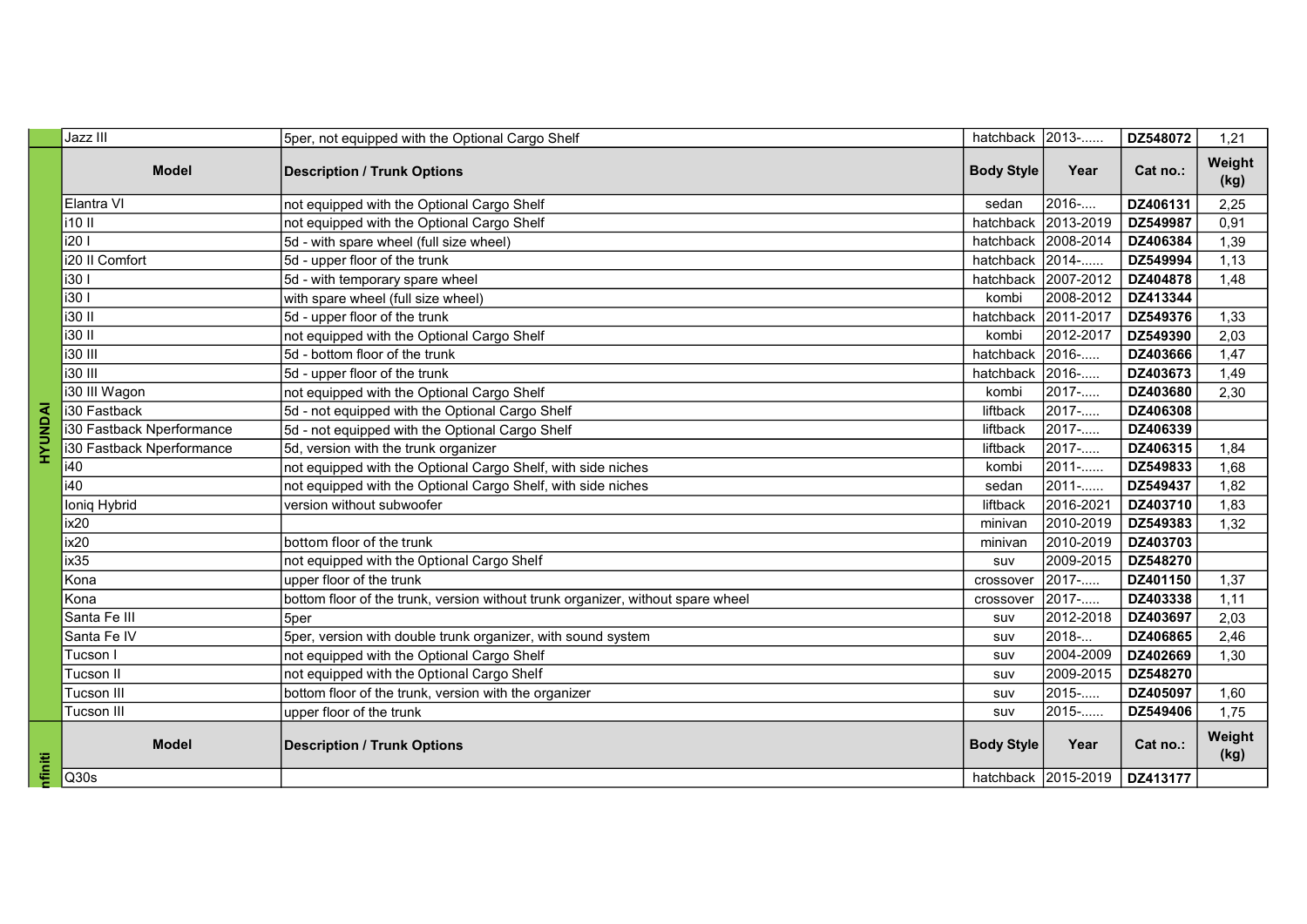|               | $\overline{\text{Q}50s}$  | fit to 3,5 engine Hybrid models                                                                | sedan                        | 2013-     | DZ406209 | 1,44           |
|---------------|---------------------------|------------------------------------------------------------------------------------------------|------------------------------|-----------|----------|----------------|
|               | QX 70/ FX II              | not equipped with the Optional Cargo Shelf                                                     | suv                          | 2008-2017 | DZ401006 | 1,96           |
| <b>JAGUAR</b> | <b>Model</b>              | <b>Description / Trunk Options</b>                                                             | <b>Body Style</b>            | Year      | Cat no.: | Weight<br>(kg) |
|               | XJ X351                   | with spare wheel (full size wheel)                                                             | sedan                        | 2010-2015 | DZ405462 | 1,51           |
|               | <b>Model</b>              | <b>Description / Trunk Options</b>                                                             | <b>Body Style</b>            | Year      | Cat no.: | Weight<br>(kg) |
|               | <b>Cherokee KL</b>        | not equipped with the Optional Cargo Shelf                                                     | suv                          | 2014-     | DZ402812 | 1,37           |
|               | Compas II                 | bottom floor of the trunk                                                                      | suv                          | 2017-     | DZ402829 | 1,20           |
| JEEP          | Compas II                 | upper floor of the trunk                                                                       | suv                          | 2017-     | DZ406322 | 1,49           |
|               | <b>Grand Cherokee WK2</b> | lwk2                                                                                           | suv                          | 2010-2021 | DZ402850 | 1,96           |
|               | Renegade                  | bottom floor of the trunk                                                                      | suv                          | 2014-     | DZ406834 | 1,40           |
|               | Renegade                  | upper floor of the trunk                                                                       | suv                          | 2014-     | DZ402843 | 1,33           |
|               | Wrangler JK               | behind 2nd row of seats, does not fit unlimited version, version without subwoofer             | suv                          | 2007-2018 | DZ402836 | 0,80           |
|               | Wrangler Unlimited JL     | without adjustable rear seats, version with subwoofer Alpine, version with the trunk organizer | suv                          | 2018-     | DZ406841 | 1,78           |
|               |                           |                                                                                                |                              |           |          |                |
|               | <b>Model</b>              | <b>Description / Trunk Options</b>                                                             | <b>Body Style</b>            | Year      | Cat no.: | Weight<br>(kg) |
|               | Carens I                  | l5 per                                                                                         | minivan                      | 2002-2006 | DZ405608 | 1,97           |
|               | Carens III                | 7seats (unfolded 3rd row of seats)                                                             | minivan                      | 2013-2018 | DZ401105 | 0.63           |
|               | Carens III                | 7 per (folded 3rd row of seats)                                                                | minivan                      | 2013-2018 | DZ549512 | 1,61           |
|               | Ceed I SW                 | not equipped with the Optional Cargo Shelf                                                     | kombi                        | 2007-2012 | DZ402997 | 1,89           |
|               | Ceed I                    | 5d - version without trunk organizer                                                           | hatchback                    | 2006-2012 | DZ404472 |                |
|               | Cee'd II Sport Wagon      | with spare wheel (full size wheel)                                                             | kombi                        | 2012-2018 | DZ549482 |                |
|               | Ceed II                   | without side niches                                                                            | hatchback                    | 2012-2018 | DZ549529 | 1,25           |
|               | Ceed III                  | 5d - upper floor of the trunk                                                                  | hatchback                    | 2018-     | DZ404076 | 1,55           |
|               | Ceed III                  | 5d - bottom floor of the trunk                                                                 | hatchback                    | 2018-     | DZ404069 |                |
|               | Ceed III                  | with left side niche, with subwoofer                                                           | kombi                        | 2018-     | DZ405189 | 2,32           |
|               | Ceed III                  | with side niches, without subwoofer                                                            | kombi                        | 2018-     | DZ406575 | 2,36           |
|               | Niro                      | version without subwoofer, version without backup battery, version without trunk organizer     | crossover                    | 2016-     | DZ400788 | 1,76           |
|               | Optima IV                 | does not fit Hybrid and Plug in Hybrid                                                         | sedan                        | 2015-     | DZ549550 | 2,13           |
|               | Optima IV Sport Wagon     | with left niche                                                                                | kombi                        | 2016      | DZ403277 | 2,66           |
|               | Picanto II                | 3d, 5d, not equipped with the Optional Cargo Shelf                                             | hatchback<br>hatchback 2017- | 2011-2017 | DZ549505 | 0,70           |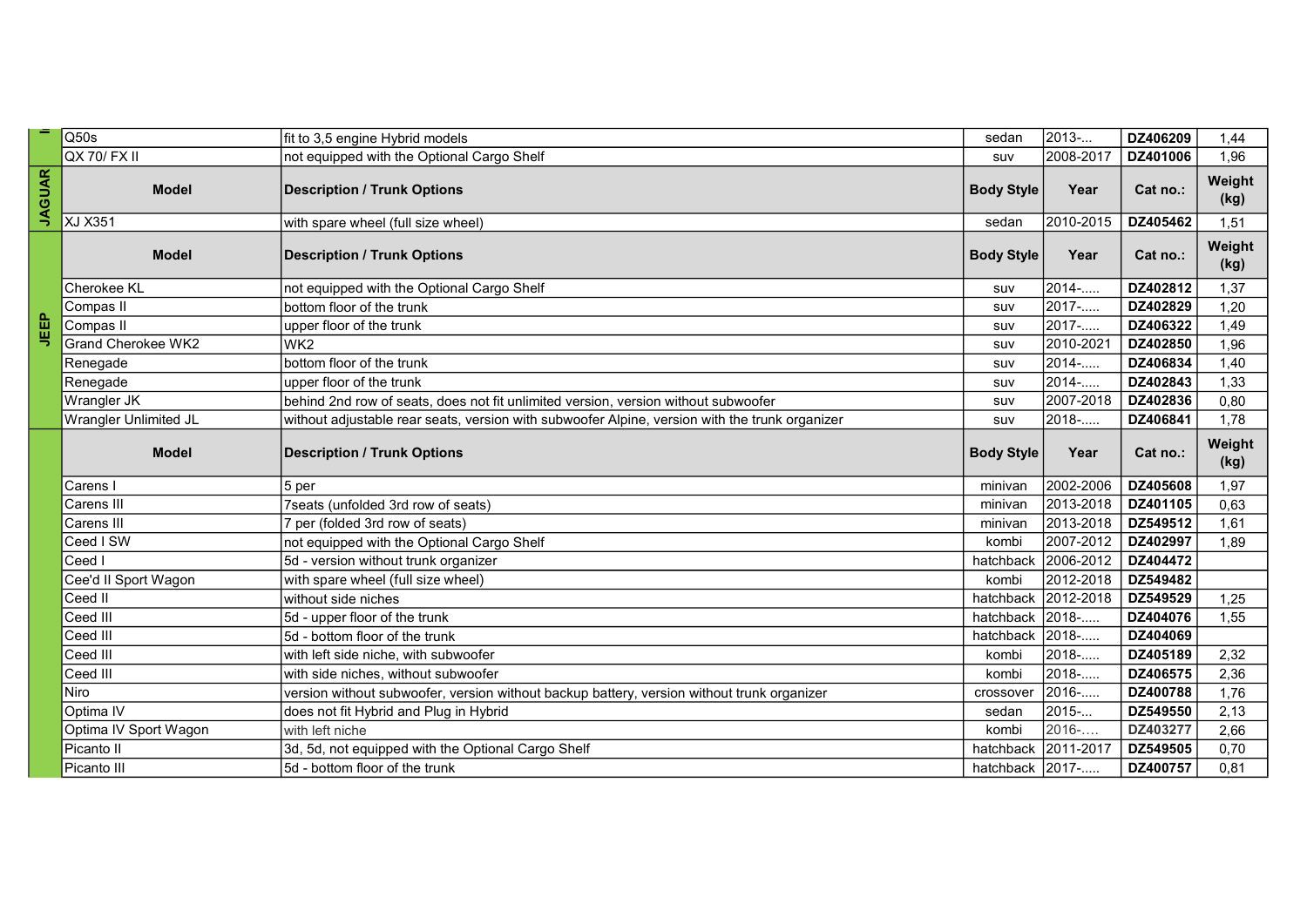| KIA               | Proceed              | 5d - bottom floor of the trunk                                    | hooting brak 2018-  |           | DZ406025 | 2,27           |
|-------------------|----------------------|-------------------------------------------------------------------|---------------------|-----------|----------|----------------|
|                   | Rio III              | not equipped with the Optional Cargo Shelf                        | sedan               | 2011-2017 | DZ549543 |                |
|                   | Rio III              | 5d, not equipped with the Optional Cargo Shelf                    | hatchback           | 2011-2017 | DZ549499 | 1,12           |
|                   | Rio IV               | 5d - not equipped with the Optional Cargo Shelf                   | hatchback           | 2017-2020 | DZ400856 | 1,26           |
|                   | Sorento III          | 7 per (unfolded 3rd row of seats)                                 | suv                 | 2015-2020 | DZ401112 | 0,77           |
|                   | Sorento III          | 7 per (folded 3rd row of seats)                                   | suv                 | 2015-2020 | DZ549468 | 2,17           |
|                   | Soul I               | XL - upper floor of the trunk, with spare wheel (full size wheel) | crossover           | 2008-2013 | DZ405523 |                |
|                   | Soul I               | M, L - bottom floor of the trunk, version without trunk organizer | crossover           | 2008-2013 | DZ405516 |                |
|                   | Soul II              | upper floor of the trunk                                          | suv                 | 2013-2018 | DZ406186 |                |
|                   | Soul II              | bottom floor of the trunk                                         | suv                 | 2013-2018 | DZ549475 | 1,12           |
|                   | Sportage II          |                                                                   | suv                 | 2004-2010 | DZ404489 |                |
|                   | Sportage III         |                                                                   | suv                 | 2010-2015 | DZ549451 |                |
|                   | Sportage IV          | upper floor of the trunk                                          | suv                 | 2015-     | DZ400689 |                |
|                   | Sportage IV          | bottom floor of the trunk                                         | suv                 | 2015-     | DZ406223 |                |
|                   | Stinger              | not equipped with the Optional Cargo Shelf                        | liftback            | 2017-     | DZ403062 | 1,96           |
|                   | Stonic               | bottom floor of the trunk                                         | crossover           | 2017-     | DZ403253 | 1,40           |
|                   | Venga                | upper floor of the trunk                                          | minivan             | 2009-2019 | DZ403055 | 1,60           |
|                   | Venga                | bottom floor of the trunk                                         | minivan             | 2009-2019 | DZ549536 | 1,29           |
|                   | <b>XCeed</b>         | upper floor of the trunk                                          | crossover           | 2019-     | DZ413146 |                |
|                   | <b>XCeed</b>         | bottom floor of the trunk, with temporary spare wheel             | crossover           | 2019-     | DZ413139 | 1,51           |
|                   | <b>Model</b>         | <b>Description / Trunk Options</b>                                | <b>Body Style</b>   | Year      | Cat no.: | Weight<br>(kg) |
|                   | Discovery 3          | 7per (folded 3rd row of seats)                                    | suv                 | 2004-2009 | DZ413122 | 2,46           |
| <b>LAND ROVER</b> | Discovery Sport      | 5 per, with right side niche                                      | suv                 |           | DZ548737 | 1,74           |
|                   | Range Rover Sport II | 5 per                                                             | suv                 | 2013-     | DZ548768 |                |
|                   | Rover Rover 45       | not equipped with the Optional Cargo Shelf                        | sedan               | 1998-2005 | DZ405561 |                |
|                   | Range Rover Evoque   | l5d                                                               | suv                 | $2011 -$  | DZ548744 |                |
|                   | Range Rover Velar    | not equipped with the Optional Cargo Shelf                        | suv                 | 2017-     | DZ400931 |                |
|                   | Range Rover Sport I  |                                                                   | suv                 | 2005-2012 | DZ405578 | 2,12           |
|                   | Range Rover IV       | does not fit to version equipped with back business class seat    | suv                 | 2012-     | DZ548751 | 2,31           |
|                   | <b>Model</b>         | <b>Description / Trunk Options</b>                                | <b>Body Style</b>   | Year      | Cat no.: | Weight<br>(kg) |
| ഗ                 | CT 200H Hybrid       | version without subwoofer                                         | hatchback 2010-2020 |           | DZ404724 | 1,81           |
|                   |                      |                                                                   |                     |           |          |                |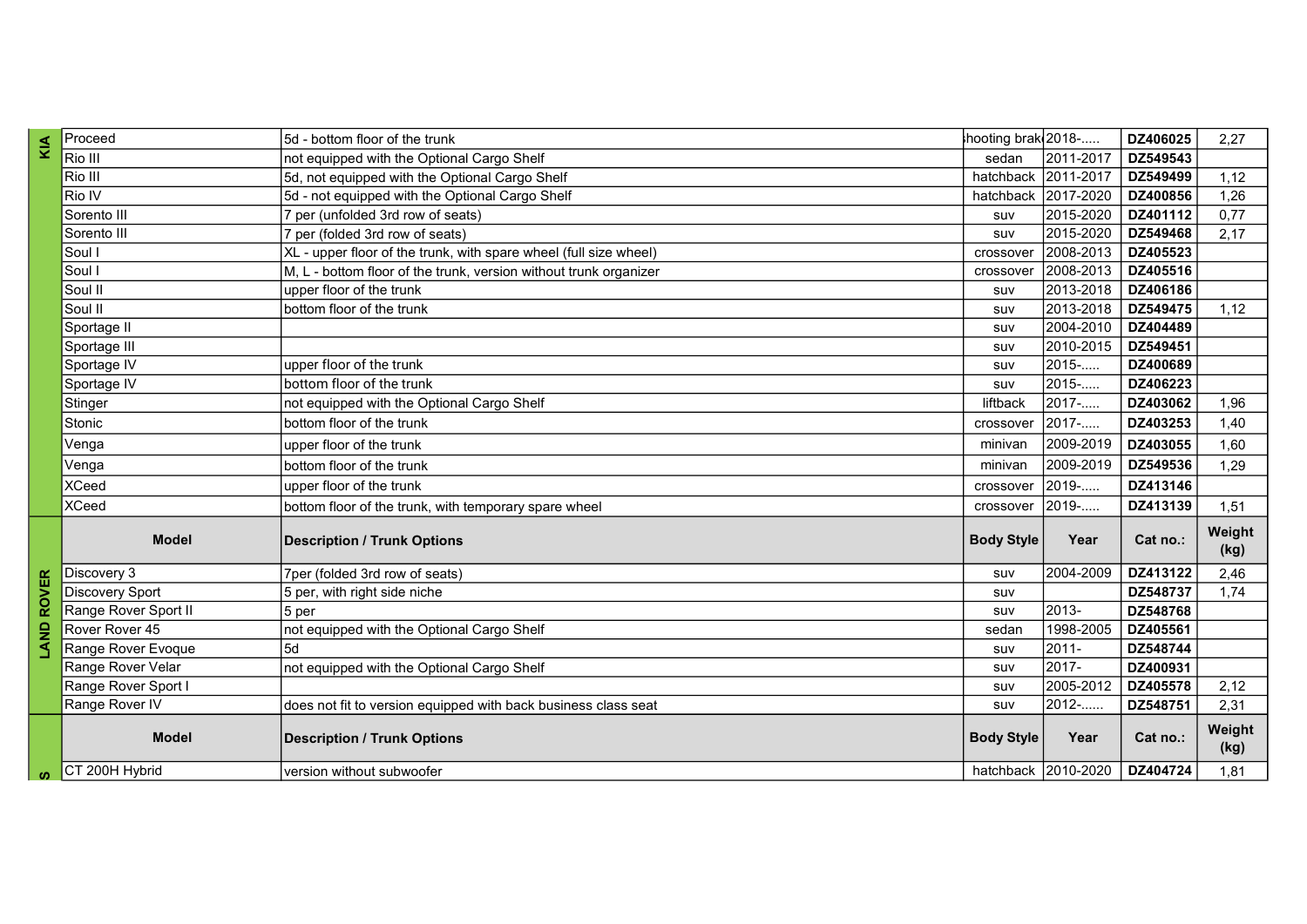| LEXU         | IS I 200                     | not equipped with the Optional Cargo Shelf                                      | sedan             | 1998-2005          | DZ405257 | 1,84           |
|--------------|------------------------------|---------------------------------------------------------------------------------|-------------------|--------------------|----------|----------------|
|              | $IS$ $III$                   | not equipped with the Optional Cargo Shelf                                      | sedan             | 2013-              | DZ404151 | 2,13           |
|              | <b>LS IV 460</b>             | without back-seat retrofit system, does not fit Hybrid model                    | sedan             | 2006-2017          | DZ405318 |                |
|              | <b>NX</b>                    | version with trunk organizer                                                    | crossover         | 2014-              | DZ406148 | 2,03           |
|              | <b>RX III 450h</b>           | not equipped with the Optional Cargo Shelf                                      | suv               | 2008-2015          | DZ406353 | 2,22           |
|              | <b>Model</b>                 | <b>Description / Trunk Options</b>                                              | <b>Body Style</b> | Year               | Cat no.: | Weight<br>(kg) |
|              | 2 II Hatchback               |                                                                                 | hatchback         | 2007-2014          | DZ548348 | 1,06           |
|              | $2$ III                      | not equipped with the Optional Cargo Shelf                                      | hatchback         | 2014-              | DZ548713 | 1,04           |
|              | 3 <sub>II</sub>              | bottom floor of the trunk, with BOSE sound system, with temporary spare wheel   | hatchback         | 2008-2013          | DZ405653 | 1,70           |
|              | 3 <sub>II</sub>              | upper floor of the trunk, without Bose sound system                             | hatchback         | 2008-2013          | DZ406247 |                |
|              | $3$ III                      | not equipped with the Optional Cargo Shelf, without side niches                 | sedan             | 2013-2018          | DZ548676 | 1,64           |
|              | $3$ III                      |                                                                                 | hatchback         | 2013-2018          | DZ548669 | 1,51           |
| <b>MAZDA</b> | $\overline{5}$               | 7per (folded 3rd row of seats), not equipped with the Optional Cargo Shelf      | minivan           | 2005-2010          | DZ405264 | 1,95           |
|              | $\overline{51}$              | 7per (unfolded 3rd row of seats), with temporary spare wheel                    | minivan           | 2005-2010          | DZ413016 | 0,79           |
|              | 61                           | not equipped with the Optional Cargo Shelf                                      | sedan             | 2002-2007          | DZ404021 | 2,39           |
|              | Mazda 6 I Wagon              | not equipped with the Optional Cargo Shelf                                      | kombi             | 2002-2007          | DZ402980 |                |
|              | $6$ II GH                    | not equipped with the Optional Cargo Shelf                                      | liftback          | 2007-2012          | DZ406100 | 2,44           |
|              | 6 II GH Wagon                | not equipped with the Optional Cargo Shelf                                      | kombi             | 2007-2012          | DZ404519 | 2,42           |
|              | 6 III Wagon                  |                                                                                 | kombi             | 2012-              | DZ548683 | 1,96           |
|              | 6 III Sedan                  | not equipped with the Optional Cargo Shelf                                      | sedan             | 2012-              | DZ548720 | 1,82           |
|              | $CX-3$                       | bottom floor of the trunk                                                       | crossover         | 2015-              | DZ548690 | 1,27           |
|              | $CX-3$                       | upper floor of the trunk                                                        | crossover         | 2015-              | DZ400764 | 1,05           |
|              | $CX-51$                      |                                                                                 | suv               | 2012-2017          | DZ548706 | 1,75           |
|              | <b>Model</b>                 | <b>Description / Trunk Options</b>                                              | <b>Body Style</b> | Year               | Cat no.: | Weight<br>(kg) |
|              | AMG GT 53/GT 63              | 4d                                                                              | liftback          | 2019-              | DZ406506 | 2,32           |
|              | A-Klasa V168 Long/W168       |                                                                                 | hatchback         | 1997-2004          | DZ405417 | 1,23           |
|              | A-Klasa W169                 | bottom floor of the trunk, with temporary spare wheel                           | hatchback         | 2004-2012          | DZ403963 |                |
|              | A-Klasa W169                 | upper floor of the trunk, with temporary spare wheel                            | hatchback         | 2004-2012          | DZ406988 |                |
|              | A-Klasa W176                 | not equipped with the Optional Cargo Shelf                                      | hatchback         | 2012-2018          | DZ548386 | 1,62           |
|              | B-Klasa W245                 | with spare wheel (full size wheel), with a plastic filler behind the back seats | minivan           | 2005-2011          | DZ404236 |                |
|              | B-Klasa W245                 | with temporary spare wheel, without a plastic filler behind the back seats      | minivan           | 2005-2011          | DZ405295 |                |
|              | B-Klasa W246 Easy Vario Plus | upper floor of the trunk                                                        | minivan           | 2011-2018 DZ406346 |          |                |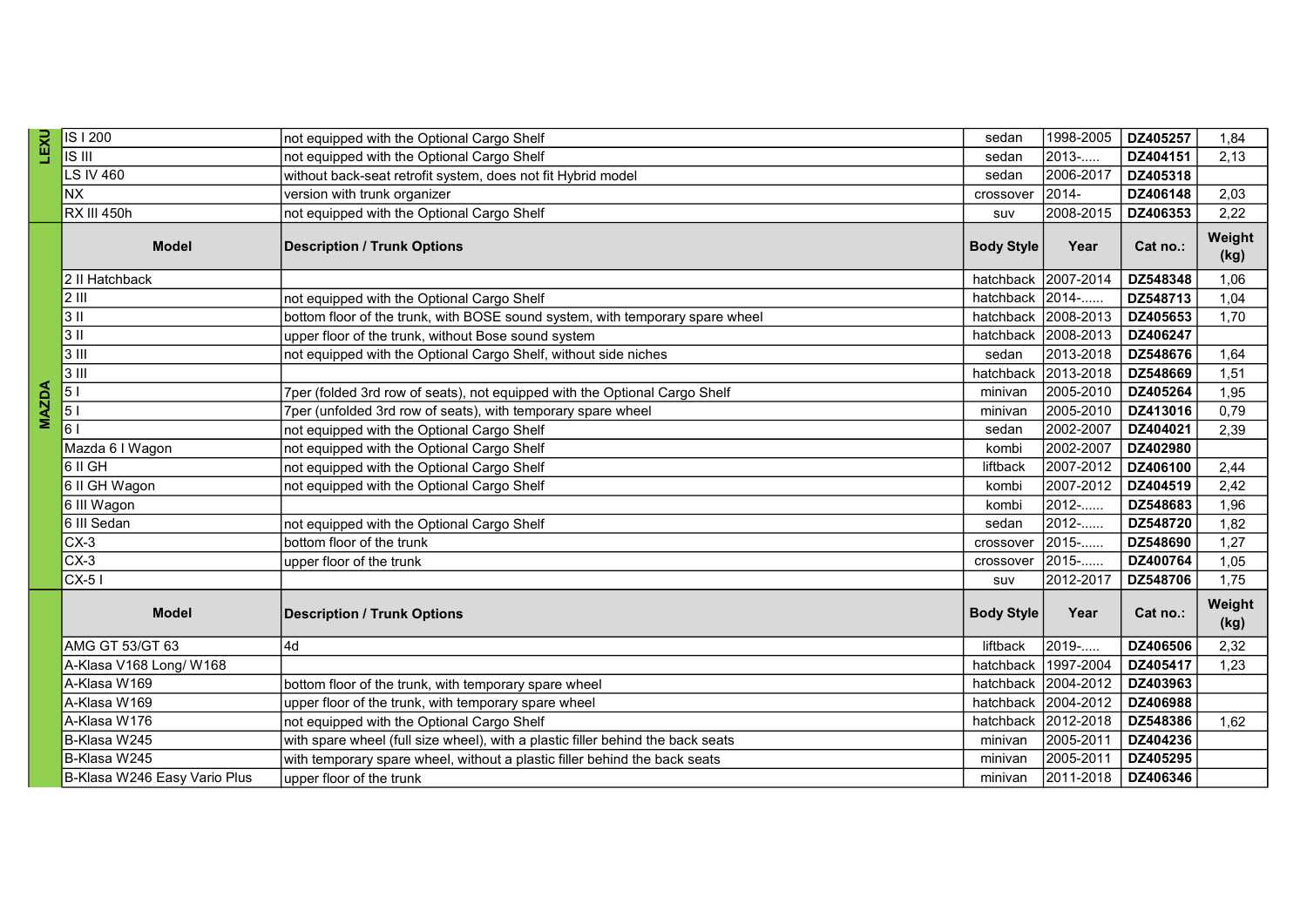| <b>Model</b>               | <b>Description / Trunk Options</b>                                                       | <b>Body Style</b>  | Year      | Cat no.: | Weight<br>(kg) |
|----------------------------|------------------------------------------------------------------------------------------|--------------------|-----------|----------|----------------|
| Vito III                   | 5d - behind the 3rd row of seats, fit to models: Tourer Pro i Tourer Select              | van                | 2014-     | DZ406810 |                |
| SLK R171                   | version with the trunk organizer                                                         | roadster           | 2004-2011 | DZ406858 | 1,26           |
| S-Klasa W222               | does not fit Hybrit models                                                               | coupe              | 2014-2020 | DZ400641 | 1,40           |
| S-Klasa W222               | does not fit Hybrid models, with sliding rear seat                                       | sedan              | 2013-2020 | DZ548508 | 1,61           |
| S-Klasa W220               | version with CD/DVD/navigation                                                           | sedan              | 1998-2005 | DZ403970 | 2,11           |
| ML-Klasa W166              |                                                                                          | suv                | 2011-2015 | DZ403413 | 1,89           |
| <b>GLS</b>                 | 7per (unfolded 3rd row of seats)                                                         | suv                | 2015-2019 | DZ403307 | 1,54           |
| GLK X204                   | without notch for plastic storage                                                        | suv                | 2008-2015 | DZ405028 | 1,82           |
| <b>GLE II W167</b>         | without side niches, version with the trunk organizer                                    | suv                | 2019-     | DZ406582 | 2,19           |
| GLEI                       | does not fit Hybrid models                                                               | suv                | 2015-2018 | DZ549727 | 1,82           |
| GLE C292 Coupe             | does not fit Hybrid models                                                               | coupe              | 2015-     | DZ548430 | 1,96           |
| GLC X253                   | does not fit Hybrid models                                                               | suv                | 2016-     | DZ401167 |                |
| GLC C253 Coupe             | does not fit Hybrid models                                                               | suv coupe          | 2016-     | DZ548454 | 2,09           |
| GLA X156                   | with side niches                                                                         | crossover          | 2013-2019 | DZ549703 | 1,54           |
| E-Klasa W213               | not equipped with the Optional Cargo Shelf                                               | sedan              | 2016-     | DZ400719 |                |
| E-Klasa W212 Limousine     | without a plastic filler behind the back seats, fit to models with folding seats         | sedan              | 2009-2016 | DZ548478 | 1,69           |
| E-Klasa W211 Lift Limousin | not equipped with the Optional Cargo Shelf, without side niches, version with navigation | sedan              | 2006-2009 | DZ406438 |                |
| E-Klasa W211 Kombi Long    | not equipped with the Optional Cargo Shelf, with side niches                             | kombi              | 2002-2009 | DZ404915 |                |
| E-Klasa W210               |                                                                                          | sedan              | 1995-2003 | DZ405134 | 1,81           |
| <b>CLS C218</b>            | not equipped with the Optional Cargo Shelf                                               | sedan              | 2010-2018 | DZ548393 |                |
| CLA X118 Shooting brake    | version with trunk organizer, with side niches                                           | Shooting bra 2019- |           | DZ413191 |                |
| CLA C118                   | version with trunk organizer, with side niches                                           | sedan              | 2019-     | DZ413207 |                |
| CLA C117                   |                                                                                          | sedan              | 2013-2019 | DZ549734 | 1,89           |
| C-Klasa W205               | fit to models with folding seats                                                         | sedan              | 2014-     | DZ404908 | 1,65           |
| C-Klasa W204               | fit to models without folding seats                                                      | sedan              | 2007-2014 | DZ404892 | 1,84           |
| C-Klasa W203 CL203 Coupe   | not equipped with the Optional Cargo Shelf                                               | hatchback          | 2000-2008 | DZ405035 |                |
| C-Klasa W203               |                                                                                          | kombi              | 2000-2006 | DZ404649 |                |
| C-Klasa W203               | not equipped with the Optional Cargo Shelf                                               | sedan              | 2000-2006 | DZ405950 | 1,81           |
| C-Klasa W202               |                                                                                          | sedan              | 1993-2001 | DZ405486 | 2,02           |
| C-Klasa S205               | does not fit Hybrid models                                                               | kombi              | 2014-     | DZ404120 |                |
| C-Klasa S204               | not equipped with the Optional Cargo Shelf                                               | kombi              | 2007-2014 | DZ403857 | 1,99           |
| B-Klasa W246               | bottom floor of the trunk                                                                | minivan            | 2011-2018 | DZ549710 | 1,54           |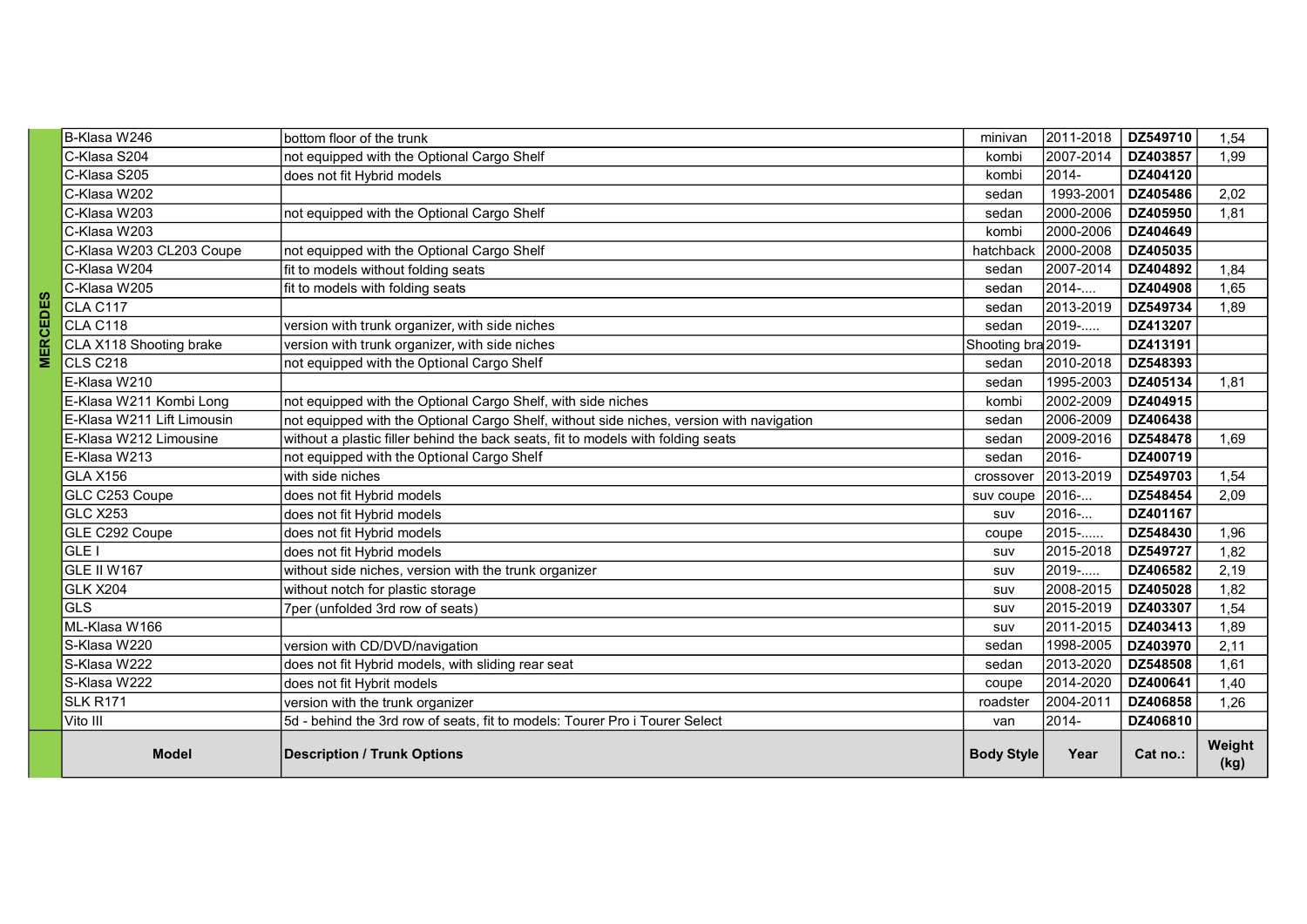|                   | One I                | R50 - does not fit Hybrit models                                                |                   | hatchback $2001-2006$ | DZ400702 | 0,56           |
|-------------------|----------------------|---------------------------------------------------------------------------------|-------------------|-----------------------|----------|----------------|
|                   | Cooper S             | 3d, upper floor of the trunk                                                    | hatchback         | 2014-                 | DZ406605 | 0,89           |
| Mini              | Cooper S             | 3d - middle floor of the trunk                                                  | hatchback         | 2014-                 | DZ406612 |                |
|                   | Cooper S             | 3d, bottom floor of the trunk                                                   | hatchback         | 2014-                 | DZ406650 | 0,70           |
|                   | Countryman I         | R60 - upper floor of the trunk                                                  | crossover         | 2010-2016             | DZ402676 |                |
|                   | Countryman           | not equipped with the Optional Cargo Shelf                                      | crossover         | 2010-2016             | DZ413429 |                |
|                   | Clubman              | upper floor of the trunk                                                        | kombi             | 2015-                 | DZ406155 | 1,43           |
|                   | <b>Model</b>         | <b>Description / Trunk Options</b>                                              | <b>Body Style</b> | Year                  | Cat no.: | Weight<br>(kg) |
|                   | <b>ASX</b>           | not equipped with the Optional Cargo Shelf, version with repair kit             | crossover         | 2010-                 | DZ549413 | 1,47           |
|                   | <b>Eclipse Cross</b> |                                                                                 | suv               | 2018-                 | DZ403741 | 1,42           |
|                   | Lancer VIII          |                                                                                 | sedan             | 2007-2016             | DZ400573 | 1,02           |
| <b>MITSUBISHI</b> | Lancer VIII          | upper floor of the trunk, with temporary spare wheel, version without subwoofer | sportback         | 2007-2016             | DZ406902 | 1,82           |
|                   | Lancer VIII          | upper floor of the trunk, with temporary spare wheel, version with subwoofer    | sportback         | 2007-2016             | DZ406216 |                |
|                   | Lancer VIII          | bottom floor of the trunk, with temporary spare wheel                           | sportback         | 2007-2016             | DZ549420 |                |
|                   | Outlander III        | 5 per - version with subwoofer                                                  | suv               | 2012-                 | DZ400580 | 1,72           |
|                   | Outlander III        | 7per (unfolded 3rd row of seats) - not equipped with the Optional Cargo Shelf   | suv               | 2012-                 | DZ403192 |                |
|                   | Outlander III        | 7per (folded 3rd row of seats) - not equipped with the Optional Cargo Shelf     | suv               | 2012-                 | DZ403208 |                |
|                   | Pajero IV            | 5d - not equipped with the Optional Cargo Shelf                                 | suv               | 2006-                 | DZ400597 | 1,75           |
|                   | Space Star           | 5d - upper floor of the trunk                                                   | minivan           | 2013-                 | DZ403772 |                |
|                   | Space Star           | 5d - bottom floor of the trunk                                                  | minivan           | 2013-                 | DZ548973 | 1,04           |
|                   | <b>Model</b>         | <b>Description / Trunk Options</b>                                              | <b>Body Style</b> | Year                  | Cat no.: | Weight<br>(kg) |
|                   | Cube III             |                                                                                 | hatchback         | 2010-                 | DZ406629 | 1,09           |
|                   | Juke                 | not equipped with the Optional Cargo Shelf                                      | crossover         | 2010-2014             | DZ404311 |                |
|                   | Juke                 | upper floor of the trunk                                                        | crossover         | 2014-                 | DZ400993 | 1,05           |
|                   | Juke                 | bottom floor of the trunk                                                       | crossover         | 2014-                 | DZ549802 | 1,38           |
|                   | Leaf II              | not equipped with the Optional Cargo Shelf                                      | hatchback         | 2017-                 | DZ404090 | 1,57           |
|                   | Micra IV K13         | 5d - not equipped with the Optional Cargo Shelf                                 | hatchback         | 2010-2016             | DZ549819 |                |
|                   | Micra V K14          | 5d - not equipped with the Optional Cargo Shelf                                 | hatchback         | 2016-                 | DZ401013 | 1,26           |
|                   | Note I               | 5d - bottom floor of the trunk                                                  | minivan           | 2006-2012             | DZ405776 | 1,14           |
|                   | Note I               | 5d - upper floor of the trunk                                                   | minivan           | 2006-2012             | DZ405752 | 1,18           |
|                   | Note II              | 5d - bottom floor of the trunk                                                  | hatchback         | 2012-                 | DZ400610 | 0,91           |
| SAN               | <b>NV200</b>         | 5per                                                                            | van               | 2009-                 | DZ404106 | 1,58           |
|                   |                      |                                                                                 |                   |                       |          |                |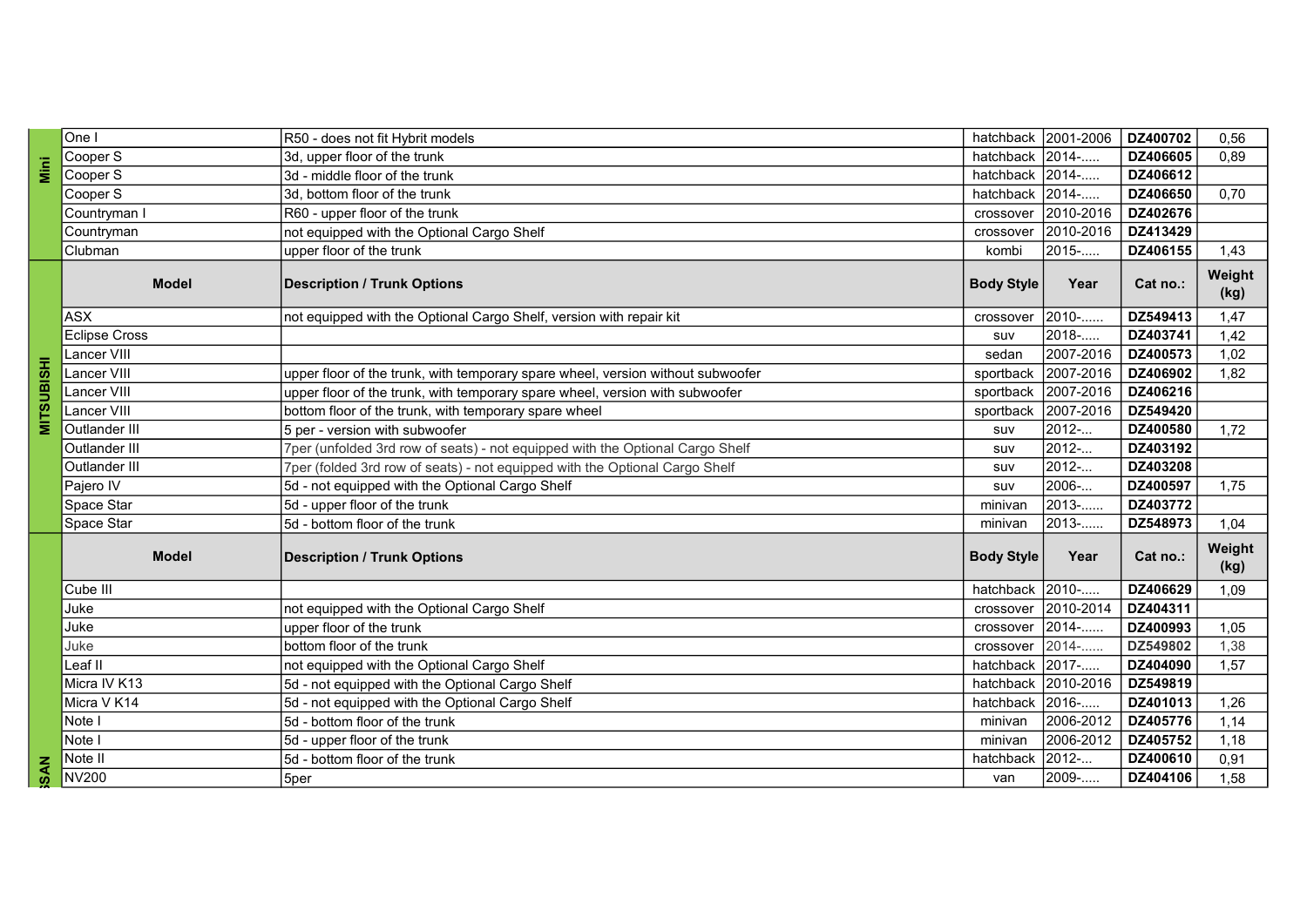| Ξ | Pathfinder III             | 7per (unfolded 3rd row of seats), not equipped with the Optional Cargo Shelf                 | suv               | 2005-               | DZ403932             | 1,02           |
|---|----------------------------|----------------------------------------------------------------------------------------------|-------------------|---------------------|----------------------|----------------|
|   | Pathfinder III             | 7per (folded 3rd row of seats), not equipped with the Optional Cargo Shelf                   | suv               | 2005-               | DZ403925             |                |
|   | Pulsar C13                 | not equipped with the Optional Cargo Shelf                                                   | hatchback         | 2014-               | DZ549826             | 1,43           |
|   | Qashqai I                  | 5per                                                                                         | crossover         | 2007-2013           | DZ403659             | 1,82           |
|   | Qashqai + 2 I              | not equipped with the Optional Cargo Shelf                                                   | crossover         | 2008-2015           | DZ404632             |                |
|   | Qashqai II                 | 5 per - upper floor of the trunk                                                             | crossover         | 2013-               | DZ548553             | 1,48           |
|   | Qashqai II                 | 5 per - bottom floor of the trunk, with temporary spare wheel                                | crossover         | 2013-               | DZ401037             | 1,40           |
|   | Tiida I                    | 5d - not equipped with the Optional Cargo Shelf                                              | hatchback         | 2004-2012           | DZ405790             | 1,48           |
|   | X-Trail I T30              | not equipped with the Optional Cargo Shelf                                                   | suv               | 2002-2008           | DZ405875             | 2,21           |
|   | X-Trail II T31             | version with trunk organizer                                                                 | suv               | 2008-2013           | DZ404922             | 2,46           |
|   | X-Trail III T32            | 5per - bottom floor of the trunk                                                             | suv               | 2013-2017           | DZ403239             | 1,87           |
|   | X-Trail III T32            | 5per- upper floor of the trunk                                                               | suv               | 2013-2017           | DZ548546             | 2,24           |
|   | X-Trail III T32 Lift       | 5per- upper floor of the trunk                                                               | suv               | 2017-2021           | DZ401020             |                |
|   | <b>Model</b>               | <b>Description / Trunk Options</b>                                                           | <b>Body Style</b> | Year                | Cat no.:             | Weight<br>(kg) |
|   | Adam                       | 3d - not equipped with the Optional Cargo Shelf                                              | hatchback         | 2013-               | DZ549598             | 0,74           |
|   | Antara                     | not equipped with the Optional Cargo Shelf                                                   | suv               | 2006-2017           | DZ403956             | 1,65           |
|   | Astra II G                 | not equipped with the Optional Cargo Shelf                                                   | hatchback         | 1998-2009           | DZ403024             | 1,60           |
|   | Astra III H                |                                                                                              | kombi             | 2004-2014           | DZ402904             | 2,18           |
|   | Astra III H GTC            | 3d                                                                                           | hatchback         | 2005-2010           | DZ404038             |                |
|   | Astra III H                | 5d, without styrofoam insert, without warning triangles                                      | hatchback         | 2004-2014           | DZ548249             | 1,40           |
|   | Astra IV J                 | 5d, bottom floor of the trunk                                                                |                   | hatchback 2009-2015 | DZ548492             | 1,26           |
|   | Astra IV J                 | with temporary spare wheel                                                                   | sedan             | 2012-2019           | DZ549611             |                |
|   | Astra IV J                 | with spare wheel (full size wheel)                                                           | sedan             | 2012-2019           | DZ404373             | 2,07           |
|   | Astra IV J                 | not equipped with the Optional Cargo Shelf                                                   | kombi             | 2009-2015           | DZ405868             | 2,04           |
|   | Astra V K                  | not equipped with the Optional Cargo Shelf, with spare wheel                                 | hatchback         | 2015-               | DZ548775             | 1,22           |
|   | Astra V K                  | 5d                                                                                           | kombi             | 2016-               | DZ403314             | 2,08           |
|   | Combo D Tour Van           | 5d                                                                                           | kombivan          | 2011-2018           | DZ400801             | 1,89           |
|   | Corsa D                    | 3d - bottom floor of the trunk                                                               | hatchback         | 2006-2014           | DZ400870             |                |
|   | Corsa E                    | upper floor of the trunk, with spare wheel (full size wheel)                                 | hatchback         | 2014-2019           | DZ406995             |                |
|   | Corsa E                    | bottom floor of the trunk, with spare wheel (full size wheel), without adjustable rear seats | hatchback         | 2014-2019           | DZ549604             | 1,05           |
| 画 | Crossland X                | bottom floor of the trunk                                                                    | crossover         | 2017-               | DZ400818             | 1,47           |
|   |                            |                                                                                              |                   |                     |                      |                |
| 용 | Crossland X<br>Grandland X | upper floor of the trunk<br>bottom floor of the trunk                                        | crossover         | 2017-<br>2017-      | DZ400795<br>DZ403093 | 1,37<br>1,64   |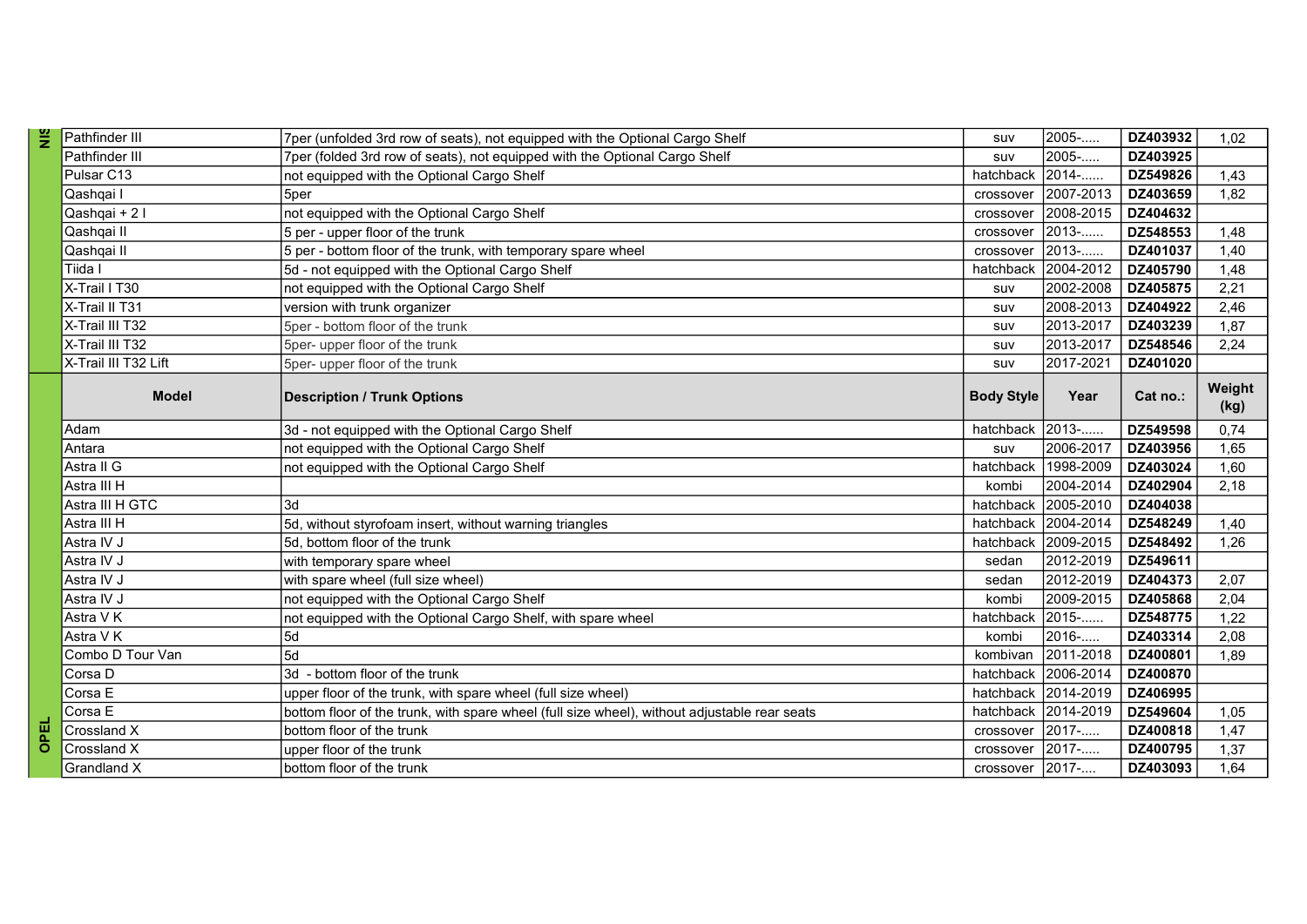| <b>Grandland X</b>  | upper floor of the trunk                                        | crossover         | 2017-     | DZ403086 | 1.82           |
|---------------------|-----------------------------------------------------------------|-------------------|-----------|----------|----------------|
| Insignia A Liftback | with temporary spare wheel, do not fit infinity version         | liftback          | 2008-2017 | DZ549642 | 1,50           |
| Insignia A Liftback | infinity versiom                                                | liftback          | 2008-2017 | DZ548515 | 1,85           |
| Insignia A Tourer   | not equipped with the Optional Cargo Shelf                      | kombi             | 2008-2017 | DZ548515 | 1,85           |
| Insignia B Tourer   | not equipped with the Optional Cargo Shelf                      | kombi             | 2017-     | DZ404380 | 2,43           |
| Karl                | not equipped with the Optional Cargo Shelf                      | hatchback         | 2015-     | DZ549581 | 0,78           |
| Meriva A            | upper floor of the trunk                                        | minivan           | 2003-2010 | DZ548331 | 1,41           |
| Meriva B            |                                                                 | minivan           | 2010-2017 | DZ549635 | 1,26           |
| Meriva B            | bottom floor of the trunk                                       | minivan           | 2010-2017 | DZ400771 | 1,13           |
| Mokka               | not equipped with the Optional Cargo Shelf                      | crossover         | 2012-     | DZ549628 | 1,23           |
| Omega B FL          |                                                                 | kombi             | 1999-2003 | DZ403819 | 2,70           |
| Vectra C            | not equipped with the Optional Cargo Shelf                      | sedan             | 2003-2008 | DZ403550 | 1,97           |
| Vectra C            |                                                                 | kombi             | 2002-2008 | DZ403765 | 2,35           |
| Zafira A            | 7per (unfolded 3rd row of seats)                                | minivan           | 1999-2005 | DZ404182 | 2,08           |
| Zafira A            | 7per (folded 3rd row of seats)                                  | minivan           | 1999-2005 | DZ404175 |                |
| Zafira B            | 7per (folded 3rd row of seats)                                  | minivan           | 2005-2014 | DZ402645 | 2,17           |
| Zafira C Tourer     | 5per, version with the trunk organizer                          | minivan           | 2012-2019 | DZ406636 | 1,94           |
|                     |                                                                 |                   |           |          |                |
| <b>Model</b>        | <b>Description / Trunk Options</b>                              | <b>Body Style</b> | Year      | Cat no.: | Weight<br>(kg) |
| 108                 |                                                                 | hatchback         | 2014-     | DZ548607 |                |
| 207 SW              | not equipped with the Optional Cargo Shelf                      | kombi             | 2006-2012 | DZ405646 | 1,59           |
| 207                 | 5d - not equipped with the Optional Cargo Shelf                 | hatchback         | 2006-2012 | DZ404687 |                |
| 208                 | version without subwoofer                                       | hatchback         | 2012-     | DZ401280 | 1,39           |
| 2008                | 5d, not equipped with the Optional Cargo Shelf                  | crossover         | 2013-     | DZ549925 | 1,32           |
| 307                 | 5d                                                              | hatchback         | 2001-2008 | DZ402706 | 1,60           |
| 307 SW              | 5d/5per                                                         | kombi             | 2001-2008 | DZ548232 | 2,03           |
| 308 II              | not equipped with the Optional Cargo Shelf, without side niches | kombi             | 2013-     | DZ405936 |                |
| 308 II              | not equipped with the Optional Cargo Shelf, with side niches    | kombi             | 2013-     | DZ405943 |                |
| 308 II              | not equipped with the Optional Cargo Shelf                      | hatchback         | 2013-     | DZ549956 | 1,54           |
| 308 SW              | 7per (folded 3rd row of seats)                                  | kombi             | 2007-2013 | DZ400634 | 1,33           |
| 3008                | upper floor of the trunk                                        | crossover         | 2009-2016 | DZ403994 | 1,60           |
| 3008                | middle floor of the trunk                                       | crossover         | 2009-2016 | DZ403987 | 1,62           |
| 3008                | bottom floor of the trunk<br>upper floor of the trunk           | crossover         | 2009-2016 | DZ404007 | 1,34           |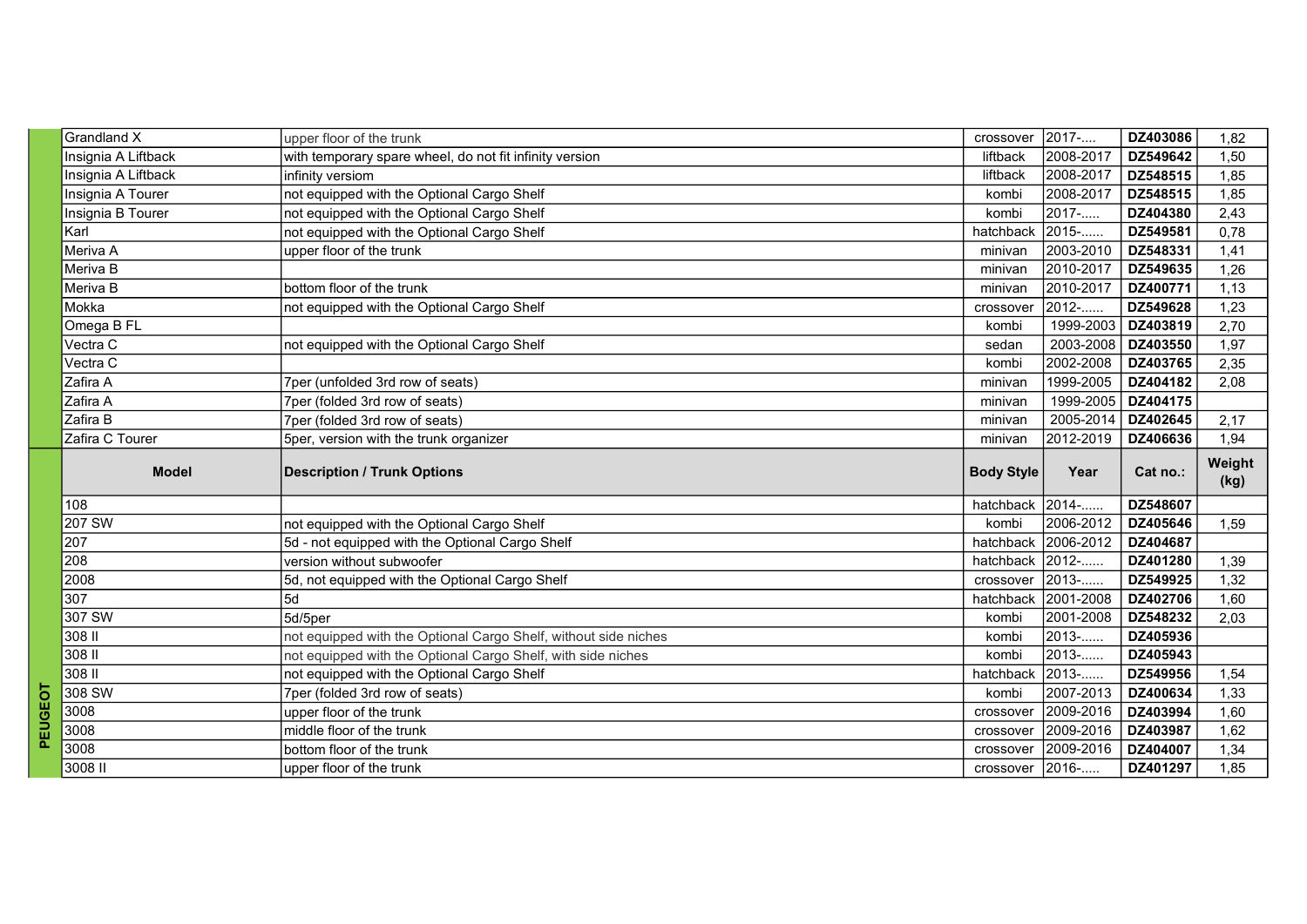|   | 407                            | not equipped with the Optional Cargo Shelf                                     | sedan             | 2004-2011 | DZ405073 | 1,84           |
|---|--------------------------------|--------------------------------------------------------------------------------|-------------------|-----------|----------|----------------|
|   | 407 SW                         | not equipped with the Optional Cargo Shelf                                     | kombi             | 2004-2011 | DZ548201 | 1,68           |
|   | 508                            | not equipped with the Optional Cargo Shelf, with spare wheel (full size wheel) | sedan             | 2010-     | DZ549963 | 1,89           |
|   | 508 SW                         | not equipped with the Optional Cargo Shelf                                     | kombi             | 2011-2018 | DZ549970 | 2,24           |
|   | 508 II SW                      | with temporary spare wheel, with sound system                                  | kombi             | 2018-     | DZ413054 | 2,22           |
|   | 508 II Liftback                | 5d - not equipped with the Optional Cargo Shelf                                | liftback          | 2018-     | DZ405639 | 2,19           |
|   | 5008 l                         | 7per (unfolded 3rd row of seats)                                               | minivan           | 2009-2017 | DZ406766 |                |
|   | 5008 II                        | not equipped with the Optional Cargo Shelf                                     | minivan           | 2017-     | DZ403451 |                |
|   | 607                            |                                                                                | sedan             | 1999-2010 | DZ405141 | 2,56           |
|   | <b>Bipper Tepee</b>            | 15per - rear barn doors                                                        | kombivan          | 2007-2017 | DZ548539 |                |
|   | <b>Traveller Business Long</b> | Business Long 3rd seats not split                                              | van               | 2016-     | DZ403444 |                |
| ᅗ | <b>Model</b>                   | Model                                                                          | <b>Body Style</b> | Year      | Cat no.: | Weight<br>(kg) |
|   | Cayenne II                     | do not fit to version with spekaer                                             | suv               | 2010-2017 | DZ402751 | 2,07           |
|   | Macan                          |                                                                                | suv               | 2013-     | DZ402744 | 1,90           |
|   | Panamera II                    | without side niches                                                            | liftback          | 2016-     | DZ406445 |                |
|   | Panamera II                    |                                                                                | liftback          | 2016-     | DZ403918 | 2,25           |
|   | <b>Model</b>                   | <b>Description / Trunk Options</b>                                             | <b>Body Style</b> | Year      | Cat no.: | Weight<br>(kg) |
|   |                                |                                                                                |                   |           |          |                |
|   | Captur                         | bottom floor of the trunk                                                      | crossover         | 2013-2019 | DZ548980 | 1,26           |
|   | Captur                         | upper floor of the trunk                                                       | crossover         | 2013-2019 | DZ400726 | 1,28           |
|   | Clio III                       | 5d                                                                             | hatchback         | 2005-2012 | DZ404694 | 0,95           |
|   | Clio IV                        | 5d - not equipped with the Optional Cargo Shelf                                | hatchabck         | 2012-     | DZ548942 | 1,06           |
|   | Clio IV Grandtour              | bottom floor of the trunk                                                      | kombi             | 2013-2016 | DZ548362 | 1,37           |
|   | Clio IV Grandtour              | upper floor of the trunk                                                       | kombi             | 2013-2017 | DZ400832 | 1,40           |
|   | Espace IV                      | 7per (folded 3rd row of seats)                                                 | van               | 2002-2014 | DZ404267 |                |
|   | Espace IV                      | 7per (unfolded 3rd row of seats)                                               | van               | 2002-2014 | DZ413313 |                |
|   | Espace V                       | 7per                                                                           | van               | 2014-     | DZ400894 | 2,31           |
|   | Fluence                        | not equipped with the Optional Cargo Shelf                                     | sedan             | 2009-2012 | DZ405899 | 2,32           |
|   | Kadjar                         | upper floor of the trunk                                                       | crossover         | 2015-     | DZ548911 | 1,75           |
|   | Kadjar                         | bottom floor of the trunk                                                      | crossover         | 2015-     | DZ401174 | 1,41           |
|   | Koleos I                       |                                                                                | suv               | 2007-2016 | DZ404427 | 2,09           |
|   | Laguna II                      | not equipped with the Optional Cargo Shelf                                     | kombi             | 2001-2007 | DZ405349 | 2,29           |
|   | Laguna II Liftback             | not equipped with the Optional Cargo Shelf                                     | liftback          | 2001-2007 | DZ403147 |                |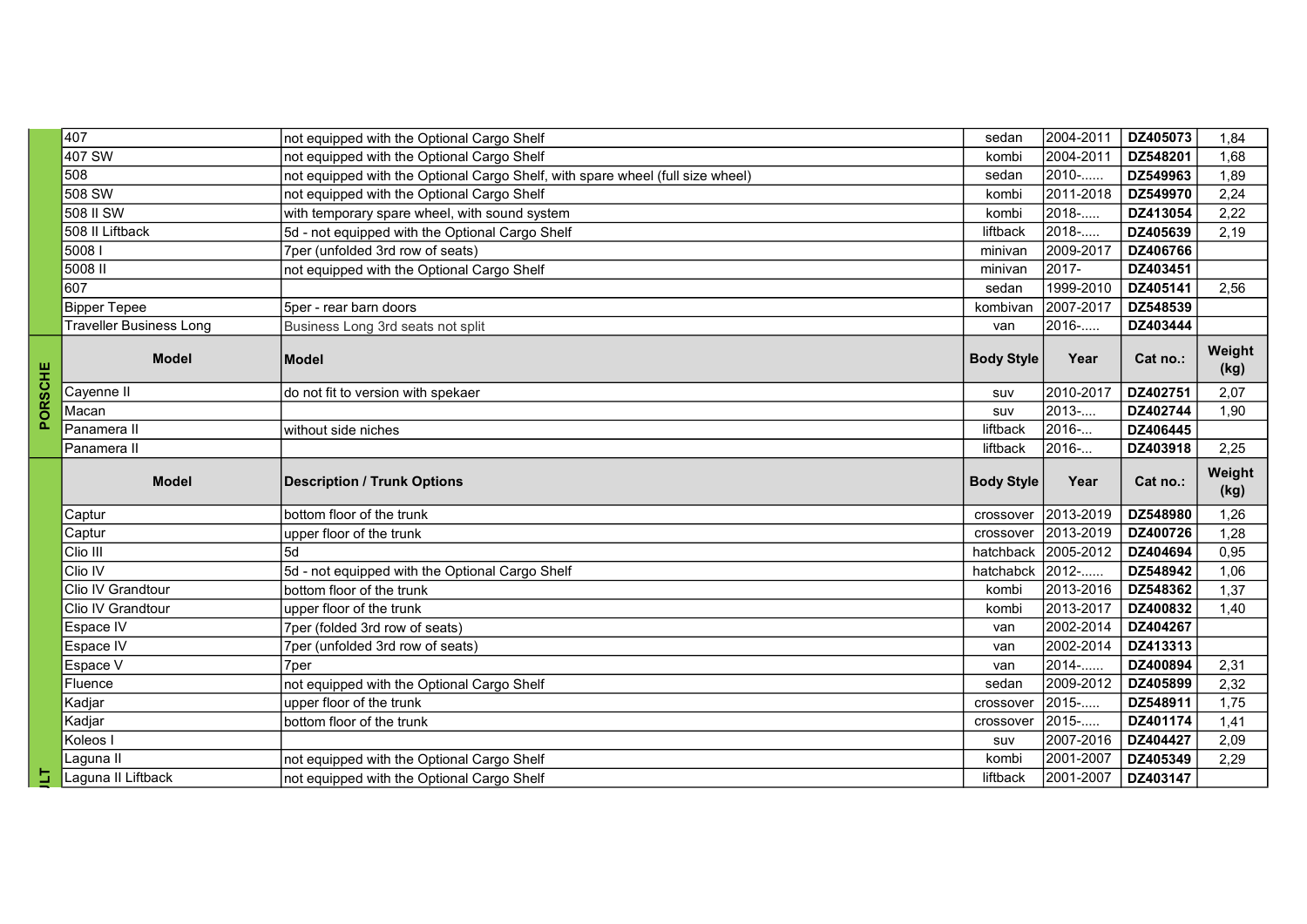|   | Laguna III Liftback         | not equipped with the Optional Cargo Shelf, without side niches         | liftback          | 2007-2015 | DZ405974 | 1,46           |
|---|-----------------------------|-------------------------------------------------------------------------|-------------------|-----------|----------|----------------|
| w | Laguna III Liftback         | not equipped with the Optional Cargo Shelf, with side niches            | liftback          | 2007-2015 | DZ405998 | 2,07           |
|   | Laguna III Grandtour        |                                                                         | kombi             | 2007-2015 | DZ404410 | 2,07           |
|   | Laguna III Coupe            | 2d, with side niches, version with the trunk organizer                  | coupe             | 2008-2015 | DZ406599 | 2,07           |
|   | Megane II                   |                                                                         | kombi             | 2003-2009 | DZ405219 | 2,25           |
|   | Megane III                  | 3d/5d                                                                   | hatchback         | 2008-2015 | DZ403642 | 1,79           |
|   | Megane III                  | not equipped with the Optional Cargo Shelf                              | coupe             | 2008-2015 | DZ400948 | 1,82           |
|   | Megane III Grandtour Estate | not equipped with the Optional Cargo Shelf                              | kombi             | 2008-2015 | DZ548522 | 1,82           |
|   | Megane IV Grandtour         | bottom floor of the trunk                                               | kombi             | 2016-     | DZ548379 | 1,82           |
|   | Megane IV Grandtour         | upper floor of the trunk                                                | kombi             | 2016-     | DZ400849 | 2,03           |
|   | Megane IV                   |                                                                         | hatchback         | 2015-     | DZ548928 | 1,54           |
|   | Modus                       | 5d - not equipped with the Optional Cargo Shelf                         | hatchback         | 2004-2012 | DZ406117 | 0,89           |
|   | Scenic III                  | not equipped with the Optional Cargo Shelf                              | minivan           | 2009-2016 | DZ548119 | 1,82           |
|   | Scenic IV                   | bottom floor of the trunk                                               | minivan           | 2016-     | DZ403352 | 1,53           |
|   | Scenic IV                   | upper floor of the trunk                                                | minivan           | 2016-     | DZ403345 | 1,66           |
|   | Scenic Grand                | 7per (folded 3rd row of seats)                                          | minivan           | 2009-2016 | DZ402621 | 1,72           |
|   | Talisman                    |                                                                         | sedan             | 2015-     | DZ548935 | 1,86           |
|   | <b>Talisman Grand Tour</b>  | not equipped with the Optional Cargo Shelf                              | kombi             | 2015-     | DZ548997 | 1,93           |
|   | Twingo III                  | 5d                                                                      | hatchback         | 2014-2018 | DZ406773 | 1,19           |
|   | <b>Model</b>                | <b>Description / Trunk Options</b>                                      | <b>Body Style</b> | Year      | Cat no.: | Weight<br>(kg) |
|   | 9-3 II YS3F                 |                                                                         | kombi             | 2002-2011 | DZ404946 |                |
|   | 9-3 II YS3F                 |                                                                         | sedan             | 2002-2011 | DZ404526 |                |
|   | 9-5 I FL                    |                                                                         | kombi             | 2005-2009 | DZ404168 |                |
|   | <b>Model</b>                | <b>Description / Trunk Options</b>                                      | <b>Body Style</b> | Year      | Cat no.: | Weight<br>(kg) |
|   | Alhambra II                 | 7per (folded 3rd row of seats)                                          | van               | 2010-2020 | DZ403284 | 2,49           |
|   | Alhambra II                 | 7per (unfolded 3rd row of seats)                                        | van               | 2010-2020 | DZ403802 |                |
|   | Altea Lift                  | upper floor of the trunk                                                | minivan           | 2004-2015 | DZ404458 |                |
|   | Altea Lift                  | bottom floor of the trunk                                               | minivan           | 2004-2015 | DZ404441 |                |
|   | Arona                       | bottom floor of the trunk                                               | crossover         | 2017-     | DZ403734 | 1,00           |
|   | Arona                       | upper floor of the trunk                                                | crossover         | 2017-     | DZ403727 | 1,41           |
|   |                             |                                                                         |                   |           |          |                |
|   | Ateca                       | not equipped with the Optional Cargo Shelf, does not fit to 4x4 version | crossover         | 2016-     | DZ548461 | 1,47           |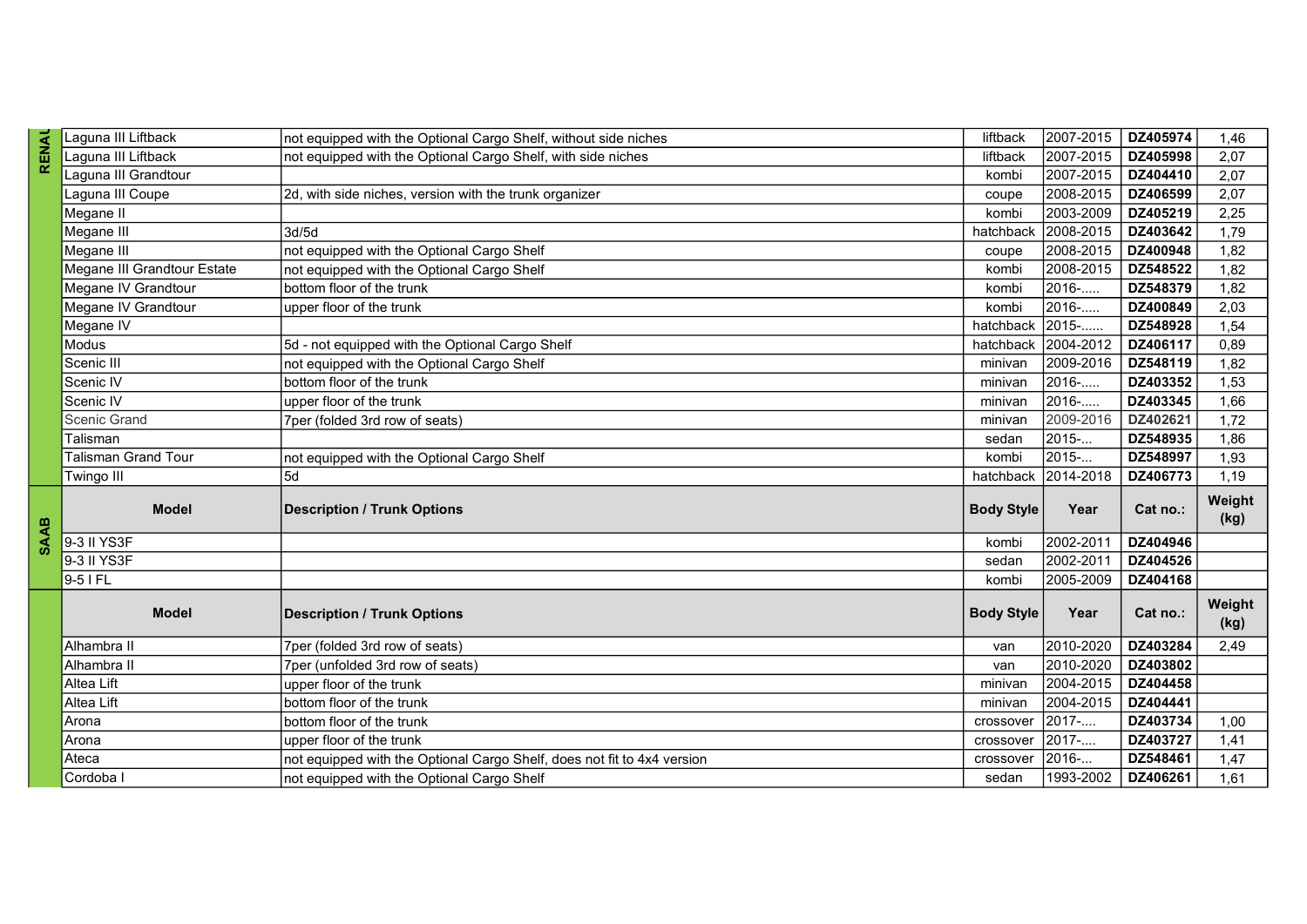|   | Exeo                 | not equipped with the Optional Cargo Shelf                                          | kombi               | 2008-2013              | DZ405127             | 1,89           |
|---|----------------------|-------------------------------------------------------------------------------------|---------------------|------------------------|----------------------|----------------|
|   | Ibiza IV SC          | not equipped with the Optional Cargo Shelf                                          | hatchback           | 2008-2017              | DZ548805             |                |
|   | Ibiza V              | upper floor of the trunk                                                            | hatchback 2017-     |                        | DZ403789             | 1,13           |
| ഗ | Ibiza V              | bottom floor of the trunk                                                           | hatchback $ 2017$ - |                        | DZ403796             |                |
|   | Leon II              |                                                                                     |                     | hatchback 2005-2012    | DZ405202             |                |
|   | Leon III             | 5d, not equipped with the Optional Cargo Shelf                                      | hatchback 2014-     |                        | DZ549291             | 1,13           |
|   | Leon III ST          | bottom floor of the trunk                                                           | kombi               | 2013-                  | DZ549307             | 1,75           |
|   | Leon III ST          | upper floor of the trunk                                                            | kombi               | 2013-                  | DZ401068             | 1,96           |
|   | Mii                  | upper floor of the trunk                                                            | hatchback           | 2011-2020              | DZ549161             |                |
|   | Mii                  | bottom floor of the trunk                                                           | hatchback           | 2011-2020              | DZ549789             | 0,92           |
|   | Tarraco              | 7per (folded 3rd row of seats), not equipped with the Optional Cargo Shelf          | suv                 | 2018-                  | DZ405615             | 1,87           |
|   | Tarraco              | 7per (unfolded 3rd row of seats)                                                    | suv                 | 2018-                  | DZ405622             | 0,77           |
|   | Toledo II            |                                                                                     | sedan               | 1998-2004              | DZ404083             | 2,23           |
|   | Toledo III Hatchback | bottom floor of the trunk, with temporary spare wheel                               | hatchback           | 2004-2010              | DZ406759             | 1,72           |
|   | Toledo III Hatchback | upper floor of the trunk                                                            |                     | hatchback 2004-2010    | DZ406735             | 1,74           |
|   | Toledo IV            | not equipped with the Optional Cargo Shelf                                          | liftback            | 2012-                  | DZ548355             | 1,77           |
|   | <b>Model</b>         | <b>Description / Trunk Options</b>                                                  | <b>Body Style</b>   | Year                   | Cat no.:             | Weight<br>(kg) |
|   | Citigo               | upper floor of the trunk                                                            | hatchback 2011-     |                        | DZ401198             |                |
|   | Fabia I              | not equipped with the Optional Cargo Shelf                                          | kombi               | 1999-2007              | DZ404700             |                |
|   | Fabia I              | not equipped with the Optional Cargo Shelf                                          | hatchback           | 1999-2007              | DZ403567             | 1,16           |
|   | Fabia II             | not equipped with the Optional Cargo Shelf                                          |                     | hatchback 2006-2014    | DZ548164             | 1,19           |
|   | Fabia II             | not equipped with the Optional Cargo Shelf                                          | kombi               | 2006-2014              | DZ405288             | 1,76           |
|   | Fabia III            |                                                                                     | hatchback           | 2014-                  | DZ549796             | 1,12           |
|   | Fabia III            | bottom floor of the trunk                                                           | kombi               | 2014-                  | DZ549758             | 1,47           |
|   | Karoq                | fit to models with removable seats - bottom floor of the trunk, without side niches | crossover           | 2017-                  | DZ401204             | 1,66           |
|   | Karoq                | fit to models with removable seats                                                  | crossover           | 2017-                  | DZ403406             | 1,47           |
|   | Kodiag               | 5per - without side niches                                                          | suv                 | 2016-                  | DZ402720             | 1,25           |
|   | Kodiag               | 5per - not equipped with the Optional Cargo Shelf                                   | suv                 | 2016-                  | DZ401211             |                |
|   | Kodiaq               | 7per (folded 3rd row of seats), with side niches                                    | suv                 | 2016-                  | DZ402713             | 2,35           |
|   | Octavia I            | upper floor of the trunk                                                            | kombi               | 1996-2010              | DZ405547             | 2,11           |
|   |                      |                                                                                     |                     |                        |                      |                |
|   | Octavia II           | not equipped with the Optional Cargo Shelf                                          | kombi               | 2004-2013              | DZ404717             | 1,88           |
|   | Octavia II           |                                                                                     | liftback            | 2004-2013<br>2004-2013 | DZ401242<br>DZ400665 | 2,24           |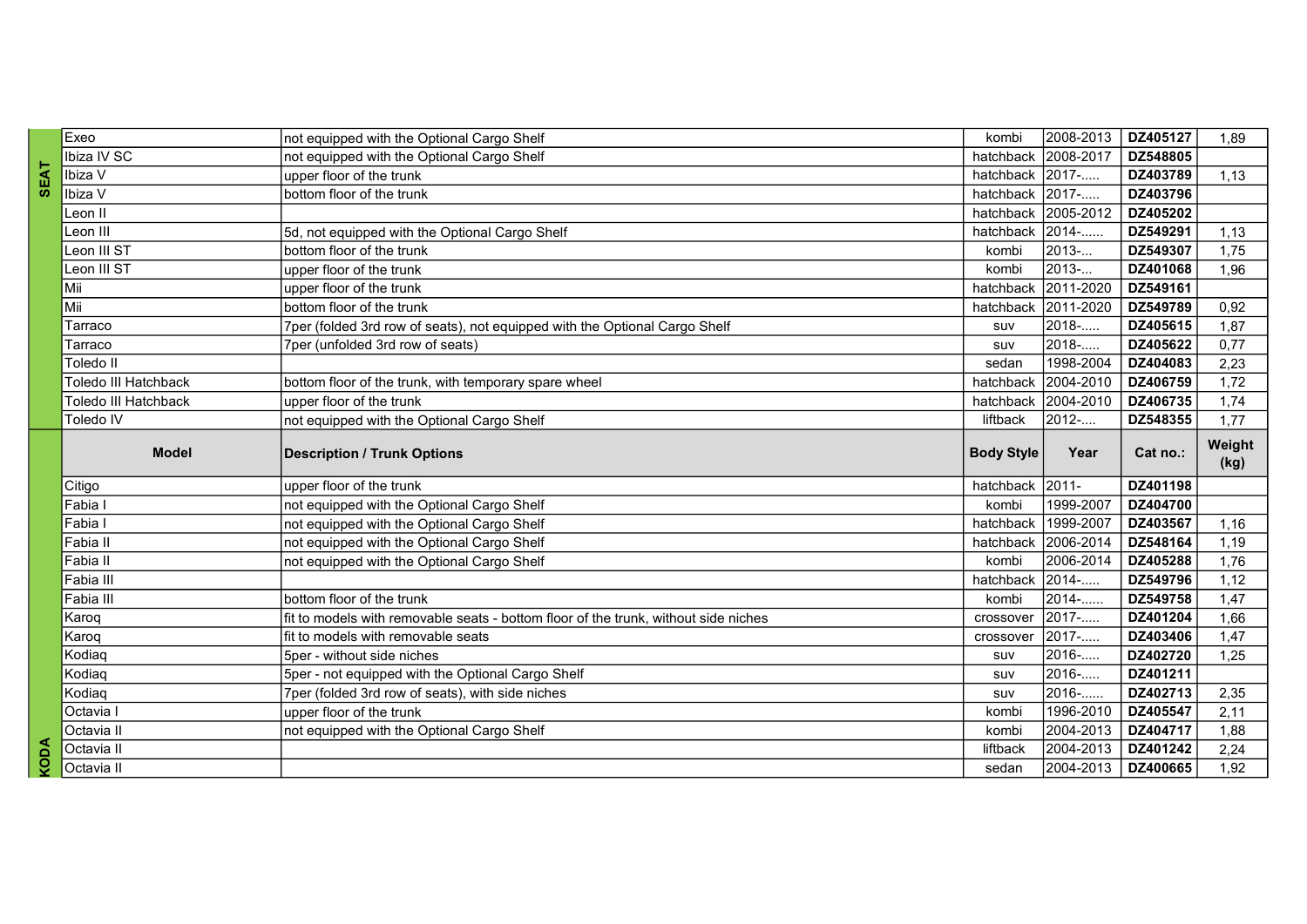| ഗ         | Octavia III                |                                                                                                       | liftback          | 2012-         | DZ549741 |                |
|-----------|----------------------------|-------------------------------------------------------------------------------------------------------|-------------------|---------------|----------|----------------|
|           | Octavia III                | not equipped with the Optional Cargo Shelf<br>without side niches                                     | kombi             | 2012-2019     | DZ549765 |                |
|           | Octavia III                | not equipped with the Optional Cargo Shelf, with side niches                                          |                   | 2012-2019     | DZ405691 | 2,26           |
|           | Octavia III                |                                                                                                       | kombi<br>kombi    | 2012-2019     | DZ404298 | 2,08           |
|           | Octavia III FL             | with right side niche                                                                                 | liftback          | 2018-         | DZ404281 | 2,29           |
|           | Rapid                      | not equipped with the Optional Cargo Shelf, with side niches                                          | liftback          | 2012-2019     | DZ405981 | 2,15           |
|           | Rapid Spaceback            |                                                                                                       | hatchback         | 2012-2019     | DZ548829 | 1,33           |
|           | Roomster                   |                                                                                                       | kombivan          | 2006-2015     | DZ402614 | 1,58           |
|           | Scala                      | not equipped with the Optional Cargo Shelf<br>with spare wheel (full size wheel), without side niches | hatchback         | 2019-         | DZ413184 |                |
|           | Superb II                  | with spare wheel (full size wheel)                                                                    | sedan             | 2008-2015     | DZ406919 | 2,11           |
|           | Superb II                  |                                                                                                       | kombi             | 2008-2015     | DZ405431 | 2,38           |
|           | Superb II                  | with side niches<br>without side niches                                                               |                   | 2008-2015     | DZ405424 | 1,95           |
|           | Superb III                 |                                                                                                       | kombi<br>liftback | 2015-         | DZ549772 |                |
|           | Superb III                 | not equipped with the Optional Cargo Shelf                                                            | kombi             | 2015-         | DZ401266 | 2,03           |
|           | Superb III                 | upper floor of the trunk                                                                              | kombi             | $2015$ -      | DZ403390 | 2,18           |
|           | Superb III                 | bottom floor of the trunk                                                                             | kombi             | 2015-         | DZ401259 | 2,06           |
|           | Yeti                       | not equipped with the Optional Cargo Shelf                                                            | crossover         | 2009-2017     | DZ548485 | 1,26           |
|           |                            |                                                                                                       |                   |               |          |                |
|           | <b>Model</b>               | <b>Description / Trunk Options</b>                                                                    | <b>Body Style</b> | Year          | Cat no.: | Weight<br>(kg) |
|           | Korando III                | not equipped with the Optional Cargo Shelf                                                            | suv               | $2011 - 2019$ | DZ401303 | 1,63           |
|           | Korando IV                 | upper floor of the trunk, without side niches                                                         | suv               | 2019-         | DZ413399 |                |
|           | Korando IV                 | bottom floor of the trunk, with side niches                                                           | suv               | 2019-         | DZ413375 |                |
|           | Rexton G4                  |                                                                                                       |                   |               |          |                |
|           |                            | 5per                                                                                                  | suv               | 2017-         | DZ401310 |                |
|           | Rexton W III               | 7per (folded 3rd row of seats) - not equipped with the Optional Cargo Shelf                           | suv               | 2013-2017     | DZ403369 |                |
|           | Rexton W IV                | 7per (unfolded 3rd row of seats) - upper floor of the trunk                                           | suv               | 2017-         | DZ403376 |                |
| SSANGYONG | Rexton W IV                | 7per (unfolded 3rd row of seats) - bottom floor of the trunk                                          | suv               | 2017-         | DZ406469 |                |
|           | Tivoli                     | upper floor of the trunk                                                                              | crossover         | 2015          | DZ401082 | 0,77           |
|           | Tivoli                     | bottom floor of the trunk                                                                             | crossover         | 2015-         | DZ401075 | 1,19           |
|           | <b>XLV Comfort Version</b> | Comfort Version- bottom floor of the trunk                                                            | suv               | 2016-         | DZ401273 |                |
|           | <b>XLV</b>                 | upper floor of the trunk                                                                              | suv               | 2016-         | DZ403420 | 1,68           |
|           | <b>Model</b>               | <b>Description / Trunk Options</b>                                                                    | <b>Body Style</b> | Year          | Cat no.: | Weight<br>(kg) |
| RU        | <b>BRZ</b>                 |                                                                                                       | coupe             | 2013-2020     | DZ406421 | 1,77           |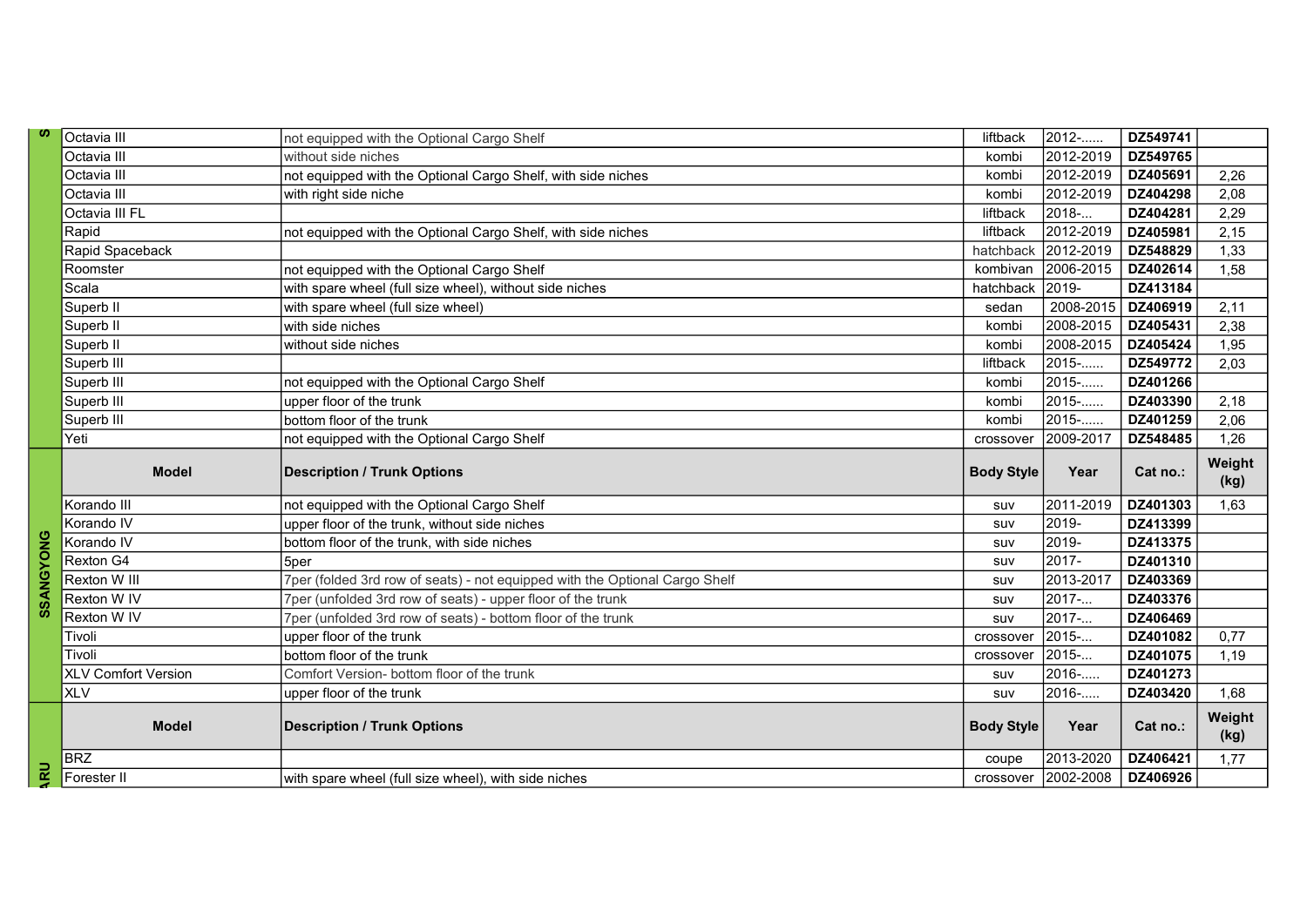| rens          | Forester IV            | 5d - not equipped with the Optional Cargo Shelf                                | crossover           | 2012-2018 | DZ548027 | 1,68           |
|---------------|------------------------|--------------------------------------------------------------------------------|---------------------|-----------|----------|----------------|
|               | Legacy IV              |                                                                                | sedan               | 2003-2009 | DZ402898 | 2,35           |
|               | Levorg                 | 5d - not equipped with the Optional Cargo Shelf                                | kombi               | 2014-     | DZ548133 | 1,96           |
|               | Outback V              |                                                                                | kombi               | 2014-     | DZ548126 | 1,96           |
|               | xv                     | not equipped with the Optional Cargo Shelf, with spare wheel (full size wheel) | crossover           | 2011-     | DZ548010 | 1,40           |
|               | <b>Model</b>           | <b>Description / Trunk Options</b>                                             | <b>Body Style</b>   | Year      | Cat no.: | Weight<br>(kg) |
|               | Across                 | upper floor of the trunk, version with the trunk organizer                     | suv                 | 2020-     | DZ413221 | 2,17           |
|               | Across                 | bottom floor of the trunk, version with the trunk organizer                    | suv                 | 2020-     | DZ413238 |                |
|               | Baleno                 | bottom floor of the trunk                                                      | hatchback           | 2015-     | DZ548577 | 1,22           |
|               | Baleno                 | upper floor of the trunk                                                       | hatchback           | 2015-     | DZ400955 | 1,30           |
|               | Celerio                | 5d                                                                             | hatchback 2014-     |           | DZ400542 | 0,91           |
|               | <b>Grand Vitara II</b> | upper floor of the trunk                                                       | suv                 | 2006-2014 | DZ402683 |                |
|               | Ignis                  |                                                                                | hatchback           | 2016-     | DZ400962 | 1,13           |
| <b>SUZUKI</b> | Swace                  | upper floor of the trunk, without side niches, fit to all versions             | kombi               | 2020-     | DZ413252 |                |
|               | Swace                  | bottom floor of the trunk, fit to all versions                                 | kombi               | 2020-     | DZ413245 |                |
|               | Swift IV               | 5d - not equipped with the Optional Cargo Shelf                                | hatchback           | 2005-2010 | DZ402775 | 1,14           |
|               | Swift V                | not equipped with the Optional Cargo Shelf                                     | hatchback           | 2010-2017 | DZ548560 | 0,80           |
|               | SX4                    | 5d                                                                             | hatchback           | 2006-2014 | DZ548195 | 1,26           |
|               | SX4                    | not equipped with the Optional Cargo Shelf                                     | sedan               | 2006-2014 | DZ405967 | 2,38           |
|               | SX4 S-Cross            | bottom floor of the trunk                                                      | crossover           | 2013-2018 | DZ400979 | 1,62           |
|               | SX4 S-Cross Lift       | upper floor of the trunk                                                       | crossover           | 2018-     | DZ405196 |                |
|               | SX4 S-Cross Lift       | bottom floor of the trunk                                                      | crossover           | 2018-     | DZ400979 | 1,62           |
|               | Vitara                 | upper floor of the trunk                                                       | crossover           | 2015-     | DZ400986 |                |
|               | Vitara                 | bottom floor of the trunk                                                      | crossover           | 2015-     | DZ548799 | 1,26           |
| TESLA         | <b>Model</b>           | <b>Description / Trunk Options</b>                                             | <b>Body Style</b>   | Year      | Cat no.: | Weight<br>(kg) |
|               | Model 3                | rear trunk, bottom floor of the trunk                                          | fastback            | 2017-     | DZ406827 | 0,49           |
|               | Model 3                | rear trunk, upper floor of the trunk                                           | fastback            | 2017-     | DZ406803 |                |
|               | <b>Model</b>           | <b>Description / Trunk Options</b>                                             | <b>Body Style</b>   | Year      | Cat no.: | Weight<br>(kg) |
|               | Auris I                | 3d/5d                                                                          | hatchback 2006-2012 |           | DZ548263 | 1,40           |
|               | Auris II               | bottom floor of the trunk                                                      | hatchback 2012-2018 |           | DZ549567 | 1,19           |
|               | Auris II               | upper floor of the trunk, without side niches                                  | hatchback 2012-2018 |           | DZ406230 |                |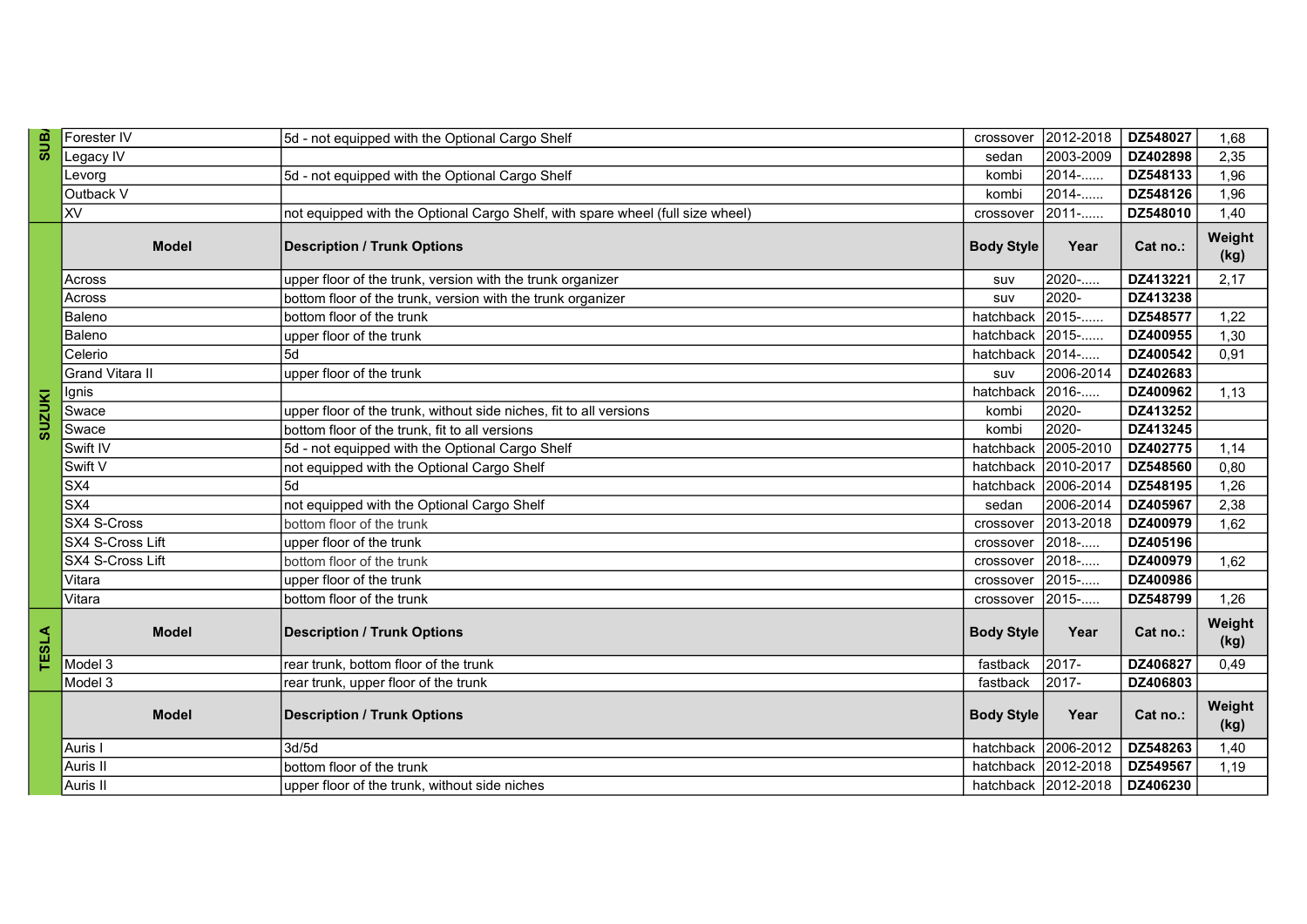| Auris II                         | not equipped with the Optional Cargo Shelf, with side niches, version without comfort package | hatchback              | 2012-2018 | DZ404014 | 1,72           |
|----------------------------------|-----------------------------------------------------------------------------------------------|------------------------|-----------|----------|----------------|
| <b>Auris II Touring Sport</b>    | not equipped with the Optional Cargo Shelf, without side niches                               | kombi                  | 2012-2018 | DZ548584 |                |
| <b>Auris II Touring Sport</b>    | not equipped with the Optional Cargo Shelf, with side niches                                  | kombi                  | 2012-2018 | DZ405905 | 2,18           |
| <b>Avensis II Touring Sport</b>  | not equipped with the Optional Cargo Shelf, with side niches                                  | kombi                  | 2003-2009 | DZ548218 | 2,10           |
| Avensis III                      | not equipped with the Optional Cargo Shelf                                                    | sedan                  | 2009-2015 | DZ400566 | 2,35           |
| <b>Avensis III Touring Sport</b> | not equipped with the Optional Cargo Shelf                                                    | kombi                  | 2009-2015 | DZ549574 |                |
| Aygo II                          | 5d                                                                                            | hatchback              | 2014-     | DZ548607 |                |
| C-HR                             | not equipped with the Optional Cargo Shelf, version without subwoofer                         | crossover              | 2016-2020 | DZ400917 |                |
| Camry VII                        |                                                                                               | sedan                  | 2006-2011 | DZ403949 |                |
| Corolla Verso                    | not equipped with the Optional Cargo Shelf                                                    | minivan                | 2004-2009 | DZ406032 | 1,82           |
| Corolla IX E120                  | 5d                                                                                            | hatchback              | 2002-2007 | DZ402881 | 1,86           |
| Corolla IX E120, E130            | not equipped with the Optional Cargo Shelf                                                    | kombi                  | 2002-2007 | DZ413047 | 2,12           |
| Corolla X E140/E150 Sedan        | not equipped with the Optional Cargo Shelf                                                    | sedan                  | 2008-2013 | DZ402638 | 1,75           |
| Corolla XI E160                  |                                                                                               | sedan                  | 2013-     | DZ548591 | 1,86           |
| Corolla XII                      |                                                                                               | sedan                  | 2019-     | DZ406698 | 2,25           |
| Corolla XII                      | upper floor of the trunk, without side niches, fit to all versions                            | kombi                  | 2019-     | DZ413252 |                |
| Corolla XII                      | bottom floor of the trunk, fit to all versions                                                | kombi                  | 2019-     | DZ413245 |                |
| GT86                             |                                                                                               | coupe                  | 2012-     | DZ406421 | 1,77           |
| Land Cruiser J150                | 5per                                                                                          | suv                    | 2009-2017 | DZ549840 | 1,96           |
| Land Cruiser J150                | 5d, 7per (folded 3rd row of seats), three-zone climate control                                | hochód teren 2009-2019 |           | DZ548171 |                |
| Land Cruiser J200                | 5d                                                                                            | off-road               | 2007-     | DZ405066 | 2,29           |
| Prius III                        |                                                                                               | hatchback              | 2009-2015 | DZ404533 | 1,98           |
| Prius IV XW50                    | not equipped with the Optional Cargo Shelf                                                    | liftback               | 2015-     | DZ548638 |                |
| RAV4 III                         |                                                                                               | crossover              | 2005-2012 | DZ403499 | 1,75           |
| RAV4 IV                          | diesel- not equipped with the Optional Cargo Shelf                                            | suv                    | 2013-     | DZ549338 | 2,10           |
| RAV4 IV Hybrid                   | not equipped with the Optional Cargo Shelf                                                    | suv                    | 2015-2019 | DZ400900 | 1,98           |
| Toyota RAV4 V Hybrid             | bottom floor of the trunk, version with the trunk organizer                                   | suv                    | 2018-     | DZ413238 |                |
| RAV4 V Hybrid                    | upper floor of the trunk, version with the trunk organizer                                    | suv                    | 2018-     | DZ413221 | 2,17           |
| Verso                            | not equipped with the Optional Cargo Shelf                                                    | minivan                | 2009-     | DZ548645 | 1,75           |
| Yaris II                         | 5d - not equipped with the Optional Cargo Shelf                                               | hatchback              | 2005-2011 | DZ404557 |                |
| Yaris III                        | 5d - not equipped with the Optional Cargo Shelf                                               | hatchback              | 2011-     | DZ548959 | 1,02           |
| Yaris III Active                 | upper floor of the trunk                                                                      | hatchback              | 2013-2018 | DZ405660 | 1,33           |
| Yaris III Active                 | bottom floor of the trunk                                                                     | hatchback              | 2013-2018 | DZ405677 | 1,29           |
| <b>Model</b>                     | <b>Description / Trunk Options</b>                                                            | <b>Body Style</b>      | Year      | Cat no.: | Weight<br>(kg) |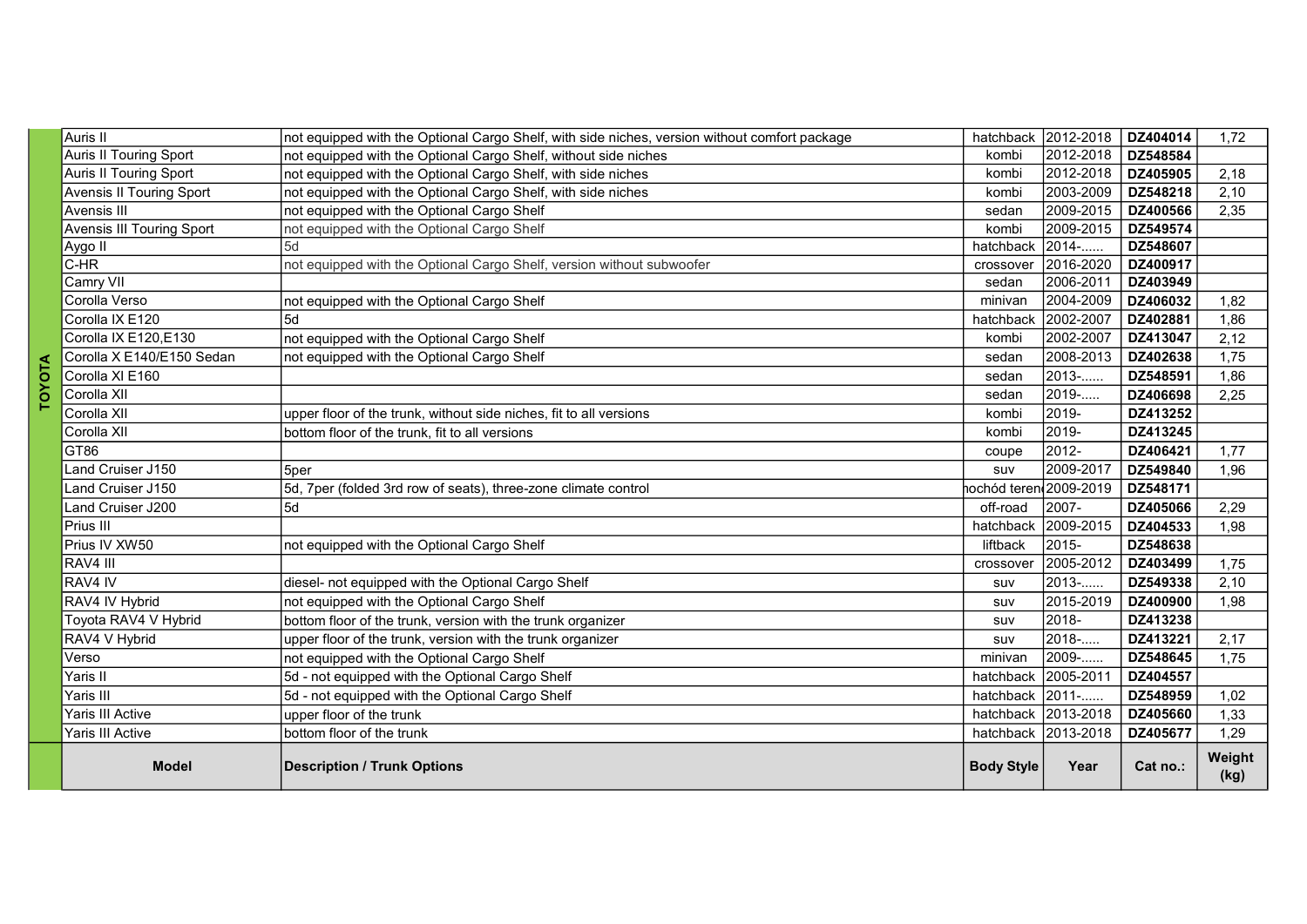| Arteon              | not equipped with the Optional Cargo Shelf                                                                     | liftback  | 2017-               | DZ405271 | 2,14 |
|---------------------|----------------------------------------------------------------------------------------------------------------|-----------|---------------------|----------|------|
| Bora I              | not equipped with the Optional Cargo Shelf                                                                     | sedan     | 1998-2005           | DZ405554 | 2,00 |
| Caddy IV 2K Life    | 5per - not equipped with the Optional Cargo Shelf                                                              | van       | 2015-               | DZ403901 | 2,34 |
| <b>Golf Plus</b>    | upper floor of the trunk                                                                                       | minivan   | 2005-2014           | DZ402874 | 0,84 |
| Golf Plus           | bottom floor of the trunk                                                                                      | minivan   | 2005-2014           | DZ413290 |      |
| <b>Golf Plus</b>    | version with the trunk organizer, fit to models: Trendline, United, not equipped with the Optional Cargo Shelf | minivan   | 2005-2014           | DZ406704 | 1,46 |
| Golf Sportsvan      | bottom floor of the trunk                                                                                      | minivan   | 2014-               | DZ549185 | 1,18 |
| Golf IV             | not equipped with the Optional Cargo Shelf, with spare wheel (full size wheel)                                 | hatchback | 1997-2003           | DZ405844 |      |
| Golf VI             | 5d, with spare wheel (full size wheel), not equipped with the Optional Cargo Shelf                             | hatchback | 2008-2012           | DZ404731 | 1,43 |
| Golf VI             | not equipped with the Optional Cargo Shelf                                                                     | kombi     | 2009-2013           | DZ405592 |      |
| <b>Golf VII</b>     | upper floor of the trunk                                                                                       | hatchback | 2012-2019           | DZ549208 | 1,33 |
| Golf VII            | 5d                                                                                                             | hatchback | 2012-2020           | DZ403536 | 1,21 |
| Golf VII Variant    | upper floor of the trunk                                                                                       | kombi     | 2013-2019           | DZ549178 | 1,89 |
| Jetta V             | not equipped with the Optional Cargo Shelf                                                                     | sedan     | 2005-2011           | DZ404588 | 2,43 |
| Jetta VI            | not equipped with the Optional Cargo Shelf                                                                     | sedan     | 2014-               | DZ549215 | 1,86 |
| Passat B5           |                                                                                                                | kombi     | 1996-2005           | DZ403017 | 1,75 |
| Passat B5           |                                                                                                                | sedan     | 1996-2005           | DZ403833 | 2,32 |
| Passat B6           |                                                                                                                | sedan     | 2005-2010           | DZ548140 | 1,96 |
| Passat B6           | not equipped with the Optional Cargo Shelf                                                                     | kombi     | 2005-2010           | DZ403475 |      |
| Passat B7           | not equipped with the Optional Cargo Shelf                                                                     | kombi     | 2010-2014           | DZ403475 |      |
| Passat B7           | not equipped with the Optional Cargo Shelf                                                                     | sedan     | 2010-2014           | DZ403895 | 2,27 |
| Passat B8 Variant   |                                                                                                                | kombi     | 2014-               | DZ404366 | 2,18 |
| Passat B8 Limousine | not equipped with the Optional Cargo Shelf                                                                     | sedan     | 2014-               | DZ404342 |      |
| Passat CC Fastback  | not equipped with the Optional Cargo Shelf, without side niches                                                | fastback  | 2012-               | DZ549239 | 1,89 |
| Polo IV             | 3d                                                                                                             | hatchback | 2001-2009           | DZ403116 | 0,98 |
| Polo IV             | upper floor of the trunk                                                                                       | hatchback | 2001-2009           | DZ403512 |      |
| Polo IV             | bottom floor of the trunk                                                                                      |           | hatchback 2001-2009 | DZ403505 |      |
| Polo V              | 3d, 5d, upper floor of the trunk                                                                               | hatchback | 2009-2017           | DZ549253 | 1,04 |
| Polo V              | 3d, 5d, bottom floor of the trunk                                                                              | hatchback | 2009-2017           | DZ400825 | 1,29 |
| Polo VI             | upper floor of the trunk, adjustable floor level in the trunk                                                  | hatchback | 2017-               | DZ413160 |      |
| Polo VI             | bottom floor of the trunk, adjustable floor level in the trunk                                                 | hatchback | 2017-               | DZ413153 |      |
| Scirocco III        |                                                                                                                | coupe     | 2007-2017           | DZ549260 | 1,32 |
| T-Cross             | bottom floor of the trunk                                                                                      | crossover | 2019-               | DZ413108 | 1,12 |
| T-Cross             | upper floor of the trunk                                                                                       | crossover | 2019-               | DZ413115 | 1,30 |
| T-Roc               | upper floor of the trunk                                                                                       | suv       | 2017-               | DZ413092 | 1,64 |